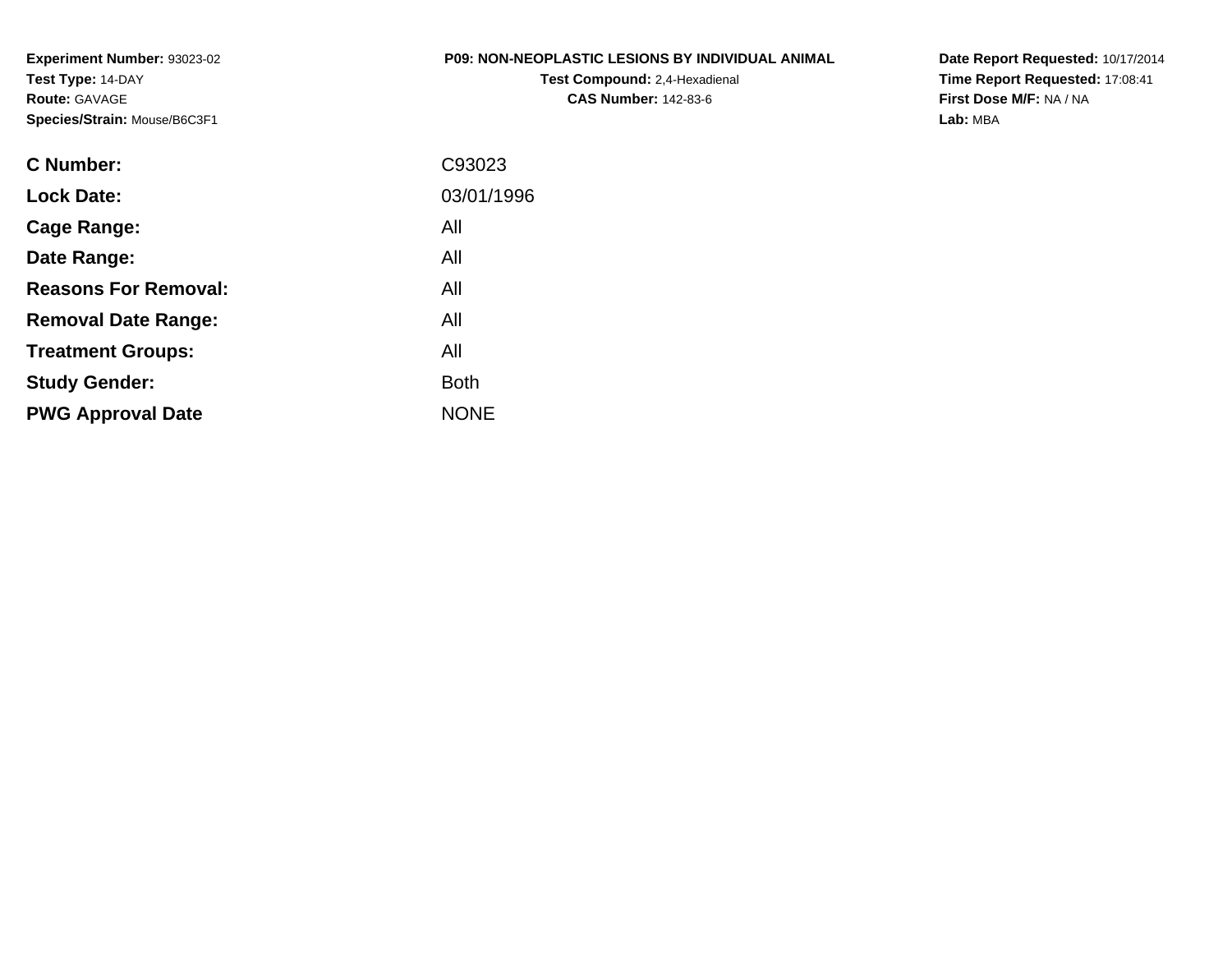**Route:** GAVAGE

**Species/Strain:** Mouse/B6C3F1

**Test Compound:** 2,4-Hexadienal

**CAS Number:** 142-83-6

**Date Report Requested:** 10/17/2014**Time Report Requested:** 17:08:41**First Dose M/F:** NA / NA**Lab:** MBA

| <b>B6C3F1 Mouse Male</b><br><b>MG/KG</b><br>0.0                                                         | DAY ON TEST      | 0<br>0<br>1<br>$\overline{7}$   | 0<br>$\boldsymbol{\theta}$<br>1<br>$\boldsymbol{7}$ | 0<br>0<br>1<br>$\overline{7}$ | 0<br>$\boldsymbol{\theta}$<br>1<br>$\boldsymbol{7}$ | 0<br>$\boldsymbol{\theta}$<br>1<br>7 |                       |
|---------------------------------------------------------------------------------------------------------|------------------|---------------------------------|-----------------------------------------------------|-------------------------------|-----------------------------------------------------|--------------------------------------|-----------------------|
|                                                                                                         | <b>ANIMAL ID</b> | $\mathbf 0$<br>0<br>0<br>0<br>1 | 0<br>0<br>0<br>0<br>$\overline{2}$                  | 0<br>0<br>0<br>0<br>3         | $\mathbf 0$<br>0<br>0<br>0<br>4                     | $\mathbf 0$<br>0<br>0<br>0<br>5      | <i><b>*TOTALS</b></i> |
| <b>Alimentary System</b>                                                                                |                  |                                 |                                                     |                               |                                                     |                                      |                       |
| Liver<br>Stomach, Forestomach<br><b>Cardiovascular System</b>                                           |                  | $\pm$<br>$+$                    | $+$<br>$+$                                          | $\pm$<br>$+$                  | $\ddot{}$<br>$+$                                    | ÷<br>$\ddot{}$                       | 5<br>5                |
| <b>NONE</b><br><b>Endocrine System</b>                                                                  |                  |                                 |                                                     |                               |                                                     |                                      |                       |
| <b>NONE</b><br><b>General Body System</b>                                                               |                  |                                 |                                                     |                               |                                                     |                                      |                       |
| <b>NONE</b><br><b>Genital System</b>                                                                    |                  |                                 |                                                     |                               |                                                     |                                      |                       |
| <b>NONE</b><br><b>Hematopoietic System</b>                                                              |                  |                                 |                                                     |                               |                                                     |                                      |                       |
| <b>NONE</b><br><b>Integumentary System</b>                                                              |                  |                                 |                                                     |                               |                                                     |                                      |                       |
| <b>NONE</b><br><b>Musculoskeletal System</b>                                                            |                  |                                 |                                                     |                               |                                                     |                                      |                       |
| <b>NONE</b><br><b>Nervous System</b>                                                                    |                  |                                 |                                                     |                               |                                                     |                                      |                       |
| * Total animals with tissue examined microscopically; Total animals with lesion and mean severity grade |                  |                                 |                                                     |                               |                                                     |                                      |                       |

+ ..Tissue examined microscopically examined microscopically examined as:  $M$  ..Missing tissue 1-4 ..Lesion qualified as:

X..Lesion present **A ..Autolysis precludes evaluation** A ..Autolysis precludes evaluation 1) Minimal 3) Moderate I ..Insufficient tissue BLANK ..Not examined microscopically 2) Mild 4) Marked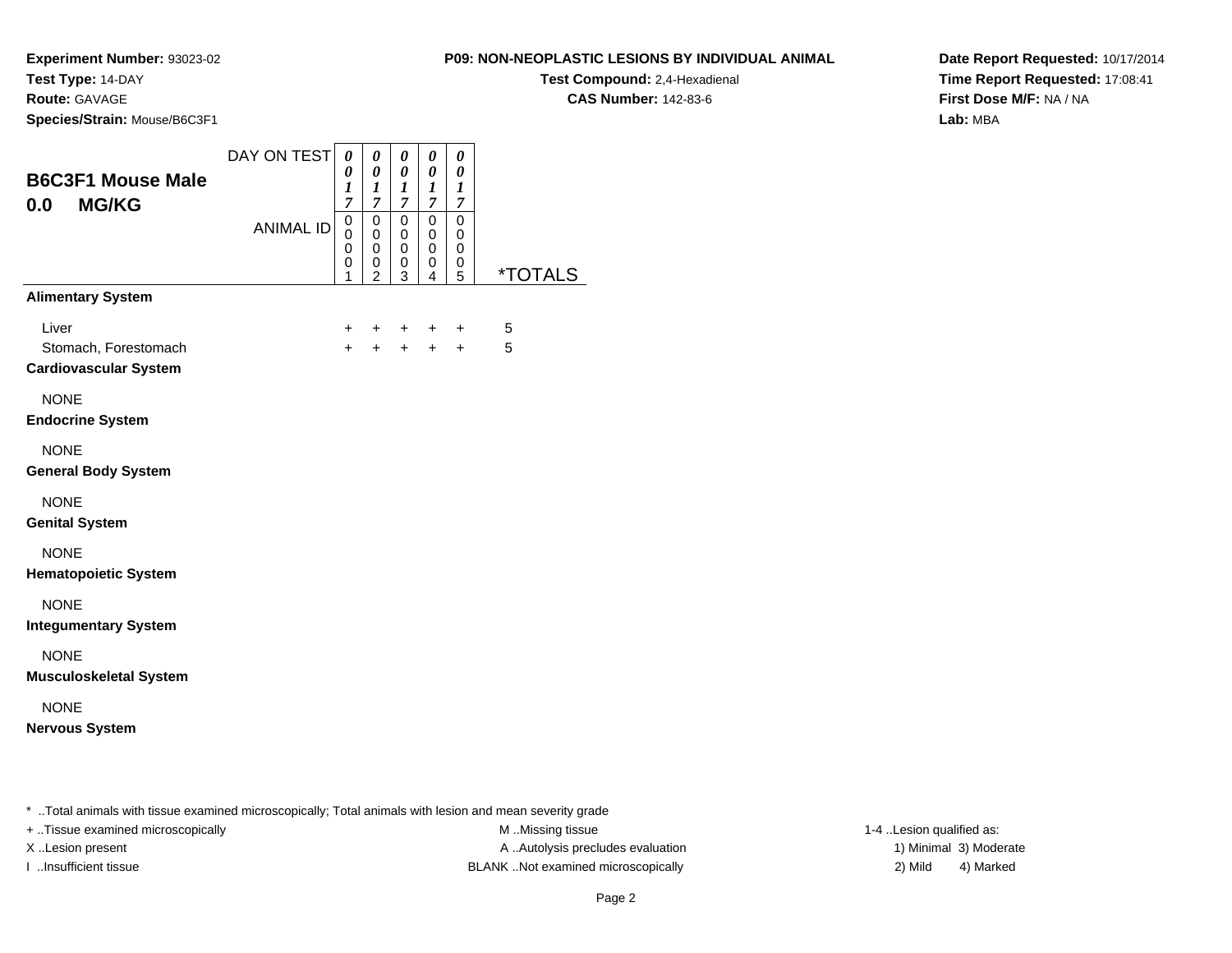### **Route:** GAVAGE

**Species/Strain:** Mouse/B6C3F1

| <b>B6C3F1 Mouse Male</b> | DAY ON TEST      | 0<br>0 | 0<br>0 | $\boldsymbol{\theta}$ | 0<br>0 | 0<br>0 |   |
|--------------------------|------------------|--------|--------|-----------------------|--------|--------|---|
| <b>MG/KG</b><br>0.0      |                  | ⇁      | 7      | ~                     | 7      | 7      |   |
|                          | <b>ANIMAL ID</b> | 0      | 0      | U                     | 0      | 0      |   |
|                          |                  | 0      | 0      |                       | 0      | 0      |   |
|                          |                  | 0      | 0      |                       | 0      | 0      |   |
|                          |                  | 0      | 0<br>◠ | 0                     | 0      | 0      | × |
|                          |                  |        |        | 2                     | 4      | 5      |   |

NONE

**Respiratory System**

NONE

**Special Senses System**

## NONE

### **Urinary System**

Kidney $\mathsf y$ <sup>+</sup> <sup>+</sup> <sup>+</sup> + 5

\* ..Total animals with tissue examined microscopically; Total animals with lesion and mean severity grade

+ ..Tissue examined microscopically examined microscopically examined as:  $M$  ..Missing tissue 1-4 ..Lesion qualified as: X..Lesion present **A ..Autolysis precludes evaluation** A ..Autolysis precludes evaluation 1) Minimal 3) Moderate I ..Insufficient tissue BLANK ..Not examined microscopically 2) Mild 4) Marked

# **CAS Number:** 142-83-6

**P09: NON-NEOPLASTIC LESIONS BY INDIVIDUAL ANIMALTest Compound:** 2,4-Hexadienal

**Date Report Requested:** 10/17/2014**Time Report Requested:** 17:08:41**First Dose M/F:** NA / NA**Lab:** MBA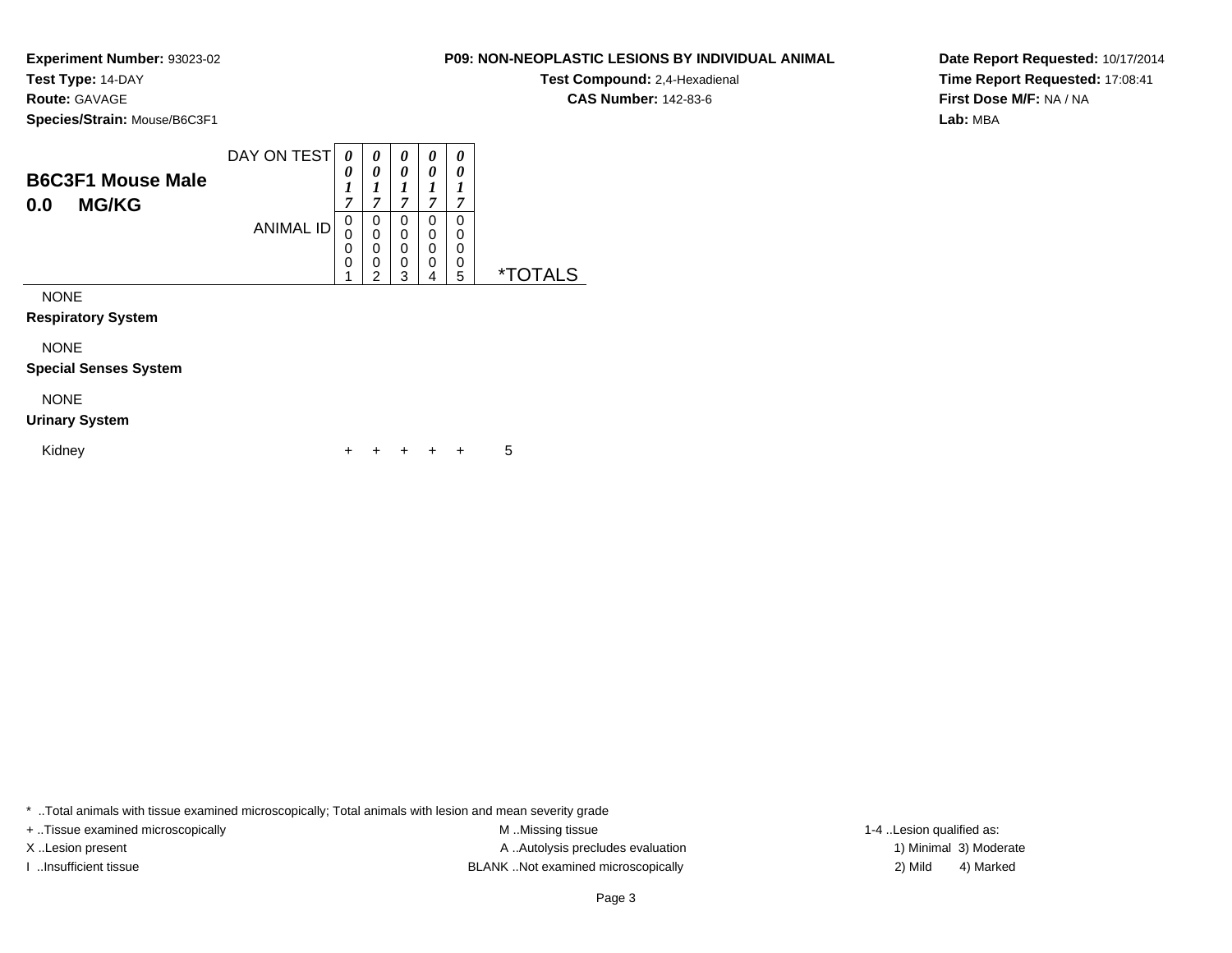**Test Compound:** 2,4-Hexadienal **CAS Number:** 142-83-6

**Date Report Requested:** 10/17/2014**Time Report Requested:** 17:08:41**First Dose M/F:** NA / NA**Lab:** MBA

DAY ON TEST

# **B6C3F1 Mouse Male3.0 MG/KG**

ANIMAL ID

\*TOTALS

**Alimentary System**

NONE

**Cardiovascular System**

NONE

**Endocrine System**

NONE

### **General Body System**

NONE

**Genital System**

### NONE

**Hematopoietic System**

### NONE

**Integumentary System**

NONE

**Musculoskeletal System**

### NONE

**Nervous System**

NONE

\* ..Total animals with tissue examined microscopically; Total animals with lesion and mean severity grade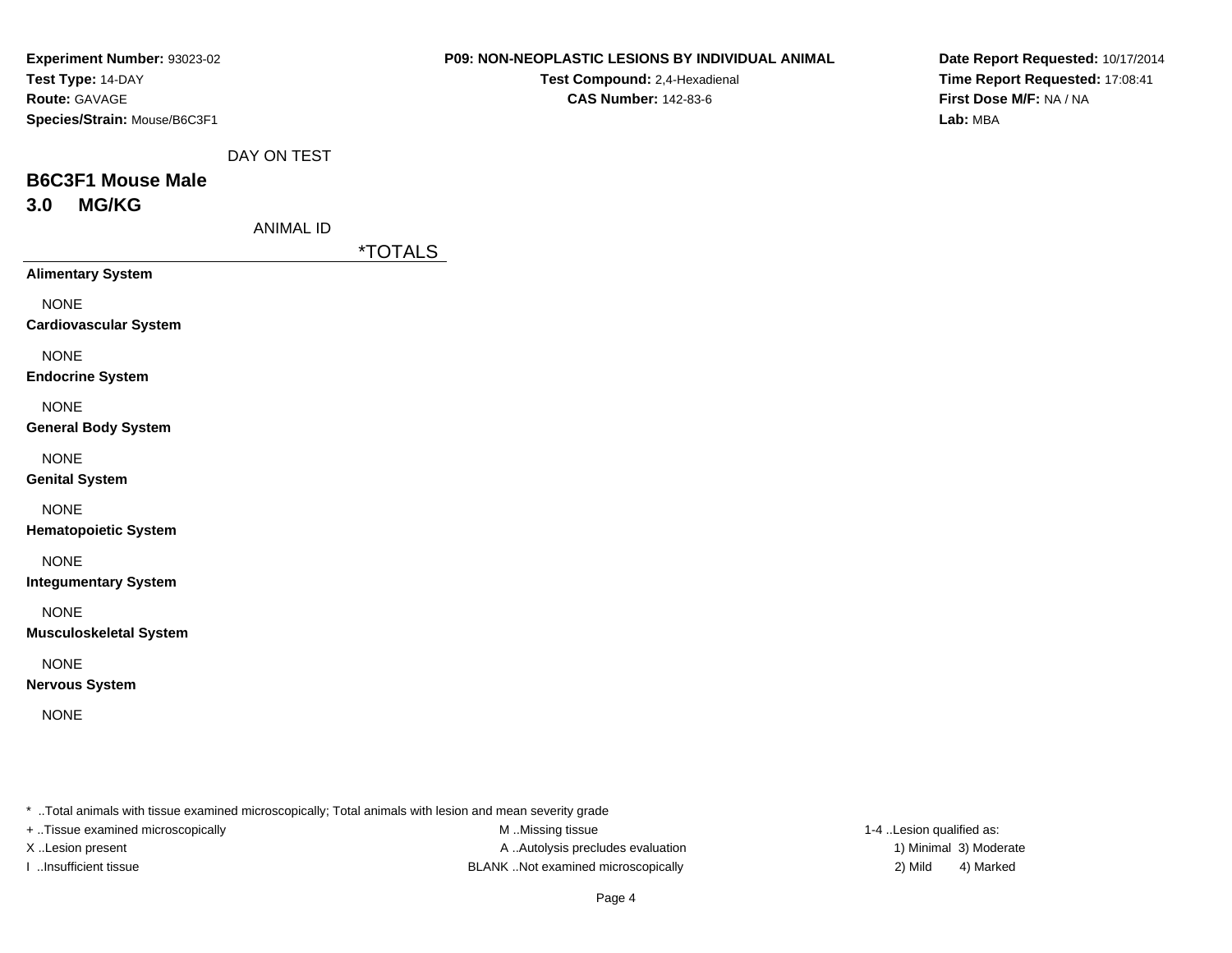| Experiment Number: 93023-02  |
|------------------------------|
| Test Type: 14-DAY            |
| <b>Route: GAVAGE</b>         |
| Species/Strain: Mouse/B6C3F1 |

**Test Compound:** 2,4-Hexadienal **CAS Number:** 142-83-6

**Date Report Requested:** 10/17/2014**Time Report Requested:** 17:08:41**First Dose M/F:** NA / NA**Lab:** MBA

DAY ON TEST

# **B6C3F1 Mouse Male3.0 MG/KG**

ANIMAL ID

\*TOTALS

**Respiratory System**

NONE

**Special Senses System**

NONE

**Urinary System**

NONE

\* ..Total animals with tissue examined microscopically; Total animals with lesion and mean severity grade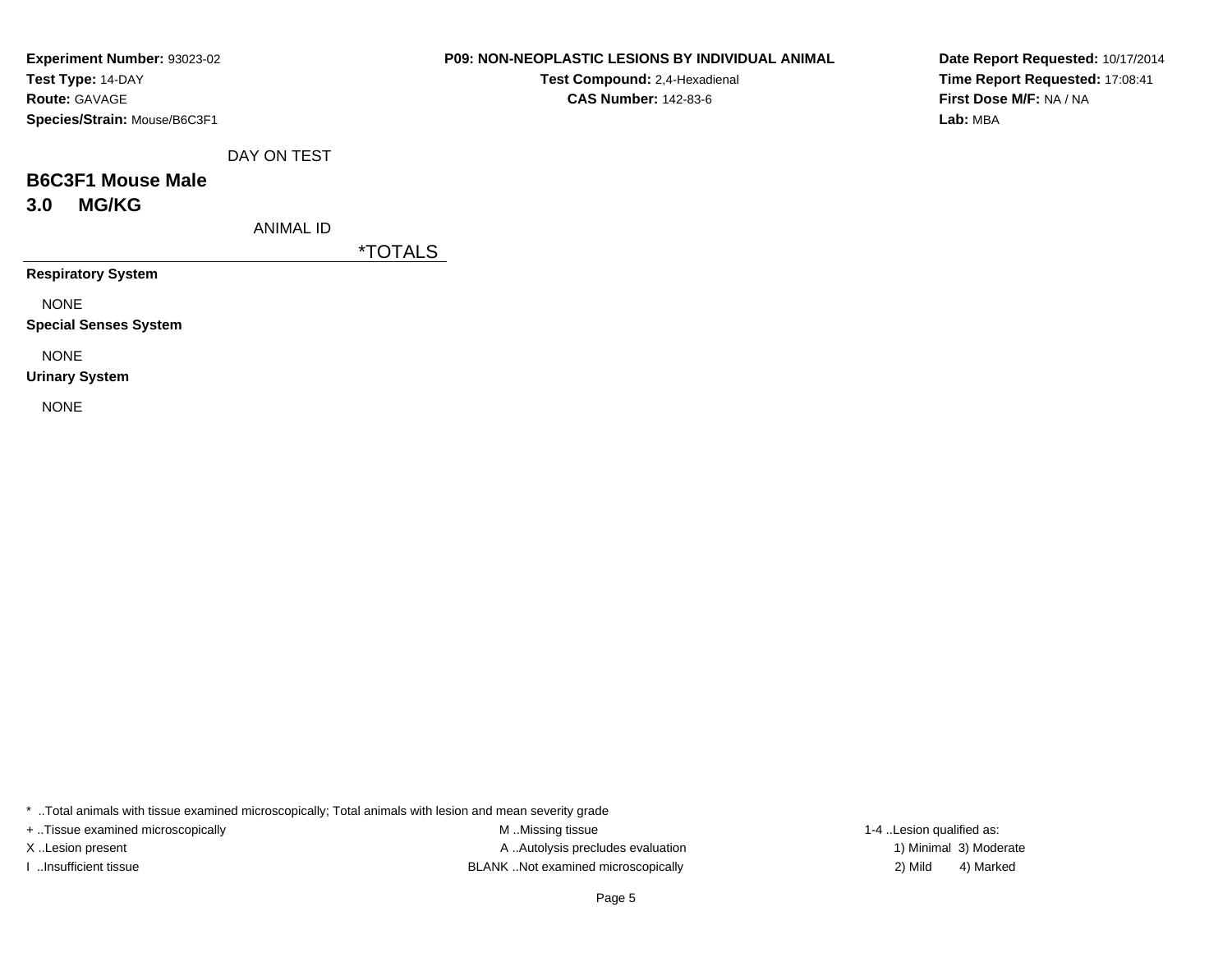| Experiment Number: 93023-02<br>Test Type: 14-DAY<br>Route: GAVAGE                                       |                  |                       | P09: NON-NEOPLASTIC LESIONS BY INDIVIDUAL ANIMAL<br>Test Compound: 2,4-Hexadienal<br><b>CAS Number: 142-83-6</b> | Date Report Requested: 10/17/2014<br>Time Report Requested: 17:08:41<br>First Dose M/F: NA / NA |
|---------------------------------------------------------------------------------------------------------|------------------|-----------------------|------------------------------------------------------------------------------------------------------------------|-------------------------------------------------------------------------------------------------|
| Species/Strain: Mouse/B6C3F1                                                                            |                  |                       |                                                                                                                  | Lab: MBA                                                                                        |
|                                                                                                         | DAY ON TEST      |                       |                                                                                                                  |                                                                                                 |
| <b>B6C3F1 Mouse Male</b><br><b>MG/KG</b><br>9.0                                                         |                  |                       |                                                                                                                  |                                                                                                 |
|                                                                                                         | <b>ANIMAL ID</b> | <i><b>*TOTALS</b></i> |                                                                                                                  |                                                                                                 |
| <b>Alimentary System</b>                                                                                |                  |                       |                                                                                                                  |                                                                                                 |
| <b>NONE</b><br><b>Cardiovascular System</b>                                                             |                  |                       |                                                                                                                  |                                                                                                 |
| <b>NONE</b><br><b>Endocrine System</b>                                                                  |                  |                       |                                                                                                                  |                                                                                                 |
| <b>NONE</b><br><b>General Body System</b>                                                               |                  |                       |                                                                                                                  |                                                                                                 |
| <b>NONE</b><br><b>Genital System</b>                                                                    |                  |                       |                                                                                                                  |                                                                                                 |
| <b>NONE</b><br><b>Hematopoietic System</b>                                                              |                  |                       |                                                                                                                  |                                                                                                 |
| <b>NONE</b><br><b>Integumentary System</b>                                                              |                  |                       |                                                                                                                  |                                                                                                 |
| <b>NONE</b><br><b>Musculoskeletal System</b>                                                            |                  |                       |                                                                                                                  |                                                                                                 |
| <b>NONE</b><br><b>Nervous System</b>                                                                    |                  |                       |                                                                                                                  |                                                                                                 |
| <b>NONE</b>                                                                                             |                  |                       |                                                                                                                  |                                                                                                 |
|                                                                                                         |                  |                       |                                                                                                                  |                                                                                                 |
|                                                                                                         |                  |                       |                                                                                                                  |                                                                                                 |
| * Total animals with tissue examined microscopically; Total animals with lesion and mean severity grade |                  |                       |                                                                                                                  |                                                                                                 |

+ ..Tissue examined microscopically

M ..Missing tissue X..Lesion present **A ..Autolysis precludes evaluation** A ..Autolysis precludes evaluation 1) Minimal 3) Moderate I ..Insufficient tissue 2) Mild ...Insufficient tissue 2) Mild

1-4 ..Lesion qualified as: 4) Marked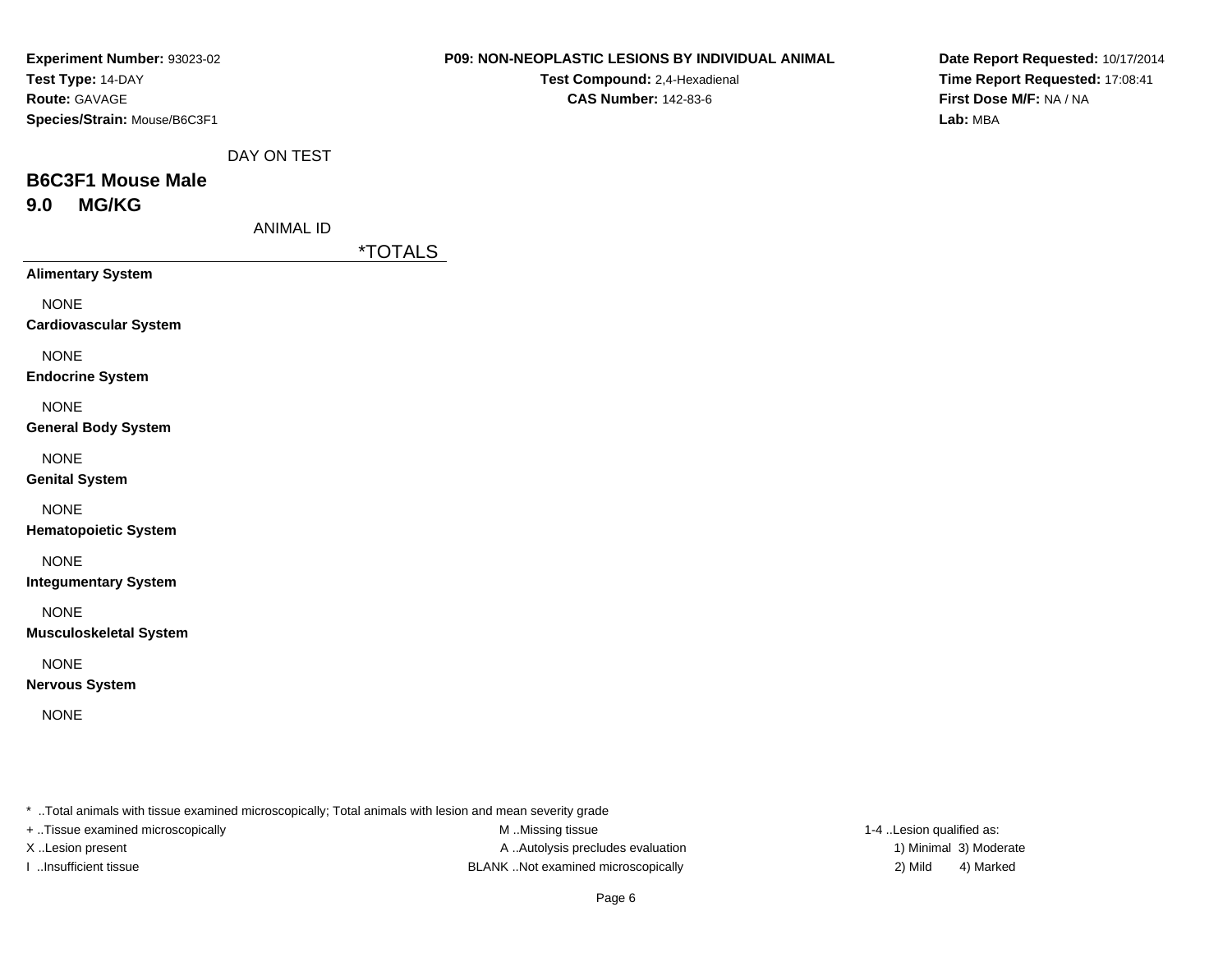| Experiment Number: 93023-02  |
|------------------------------|
| Test Type: 14-DAY            |
| <b>Route: GAVAGE</b>         |
| Species/Strain: Mouse/B6C3F1 |

**Test Compound:** 2,4-Hexadienal **CAS Number:** 142-83-6

**Date Report Requested:** 10/17/2014**Time Report Requested:** 17:08:41**First Dose M/F:** NA / NA**Lab:** MBA

DAY ON TEST

# **B6C3F1 Mouse Male9.0 MG/KG**

ANIMAL ID

\*TOTALS

**Respiratory System**

NONE

**Special Senses System**

NONE

**Urinary System**

NONE

\* ..Total animals with tissue examined microscopically; Total animals with lesion and mean severity grade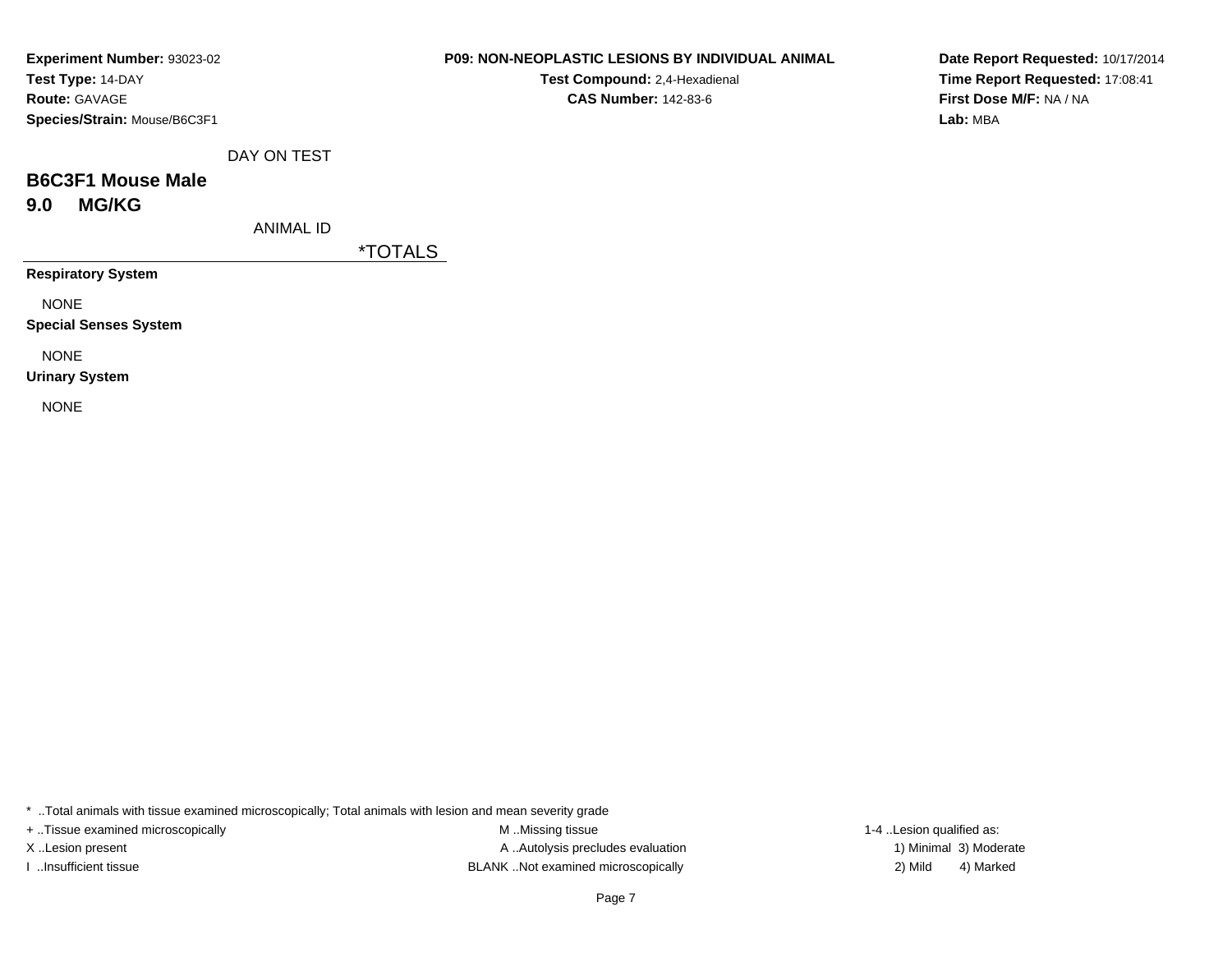**Test Compound:** 2,4-Hexadienal **CAS Number:** 142-83-6

**Experiment Number:** 93023-02**Test Type:** 14-DAY

**Route:** GAVAGE

**Species/Strain:** Mouse/B6C3F1

| <b>B6C3F1 Mouse Male</b><br>27.0<br><b>MG/KG</b><br><b>Alimentary System</b> | DAY ON TEST<br><b>ANIMAL ID</b> | 0<br>0<br>1<br>7<br>0<br>0<br>0<br>1<br>6 | 0<br>$\pmb{\theta}$<br>1<br>$\boldsymbol{7}$<br>0<br>$\mathbf 0$<br>0<br>1<br>$\overline{7}$ | 0<br>$\boldsymbol{\theta}$<br>1<br>$\overline{7}$<br>0<br>0<br>0<br>1<br>8 | 0<br>$\boldsymbol{\theta}$<br>1<br>$\overline{7}$<br>0<br>0<br>0<br>1<br>9 | 0<br>0<br>1<br>$\overline{7}$<br>0<br>0<br>0<br>$\overline{\mathbf{c}}$<br>$\mathbf{0}$ | <i><b>*TOTALS</b></i> |
|------------------------------------------------------------------------------|---------------------------------|-------------------------------------------|----------------------------------------------------------------------------------------------|----------------------------------------------------------------------------|----------------------------------------------------------------------------|-----------------------------------------------------------------------------------------|-----------------------|
| Stomach, Forestomach<br><b>Cardiovascular System</b>                         |                                 | +                                         | +                                                                                            | +                                                                          | $\ddot{}$                                                                  | +                                                                                       | 5                     |
| <b>NONE</b><br><b>Endocrine System</b>                                       |                                 |                                           |                                                                                              |                                                                            |                                                                            |                                                                                         |                       |
| <b>NONE</b><br><b>General Body System</b>                                    |                                 |                                           |                                                                                              |                                                                            |                                                                            |                                                                                         |                       |
| <b>NONE</b><br><b>Genital System</b>                                         |                                 |                                           |                                                                                              |                                                                            |                                                                            |                                                                                         |                       |
| <b>NONE</b><br><b>Hematopoietic System</b>                                   |                                 |                                           |                                                                                              |                                                                            |                                                                            |                                                                                         |                       |
| <b>NONE</b><br><b>Integumentary System</b>                                   |                                 |                                           |                                                                                              |                                                                            |                                                                            |                                                                                         |                       |
| <b>NONE</b><br><b>Musculoskeletal System</b>                                 |                                 |                                           |                                                                                              |                                                                            |                                                                            |                                                                                         |                       |
| <b>NONE</b><br><b>Nervous System</b>                                         |                                 |                                           |                                                                                              |                                                                            |                                                                            |                                                                                         |                       |
| <b>NONE</b>                                                                  |                                 |                                           |                                                                                              |                                                                            |                                                                            |                                                                                         |                       |

**Date Report Requested:** 10/17/2014**Time Report Requested:** 17:08:41**First Dose M/F:** NA / NA**Lab:** MBA

\* ..Total animals with tissue examined microscopically; Total animals with lesion and mean severity grade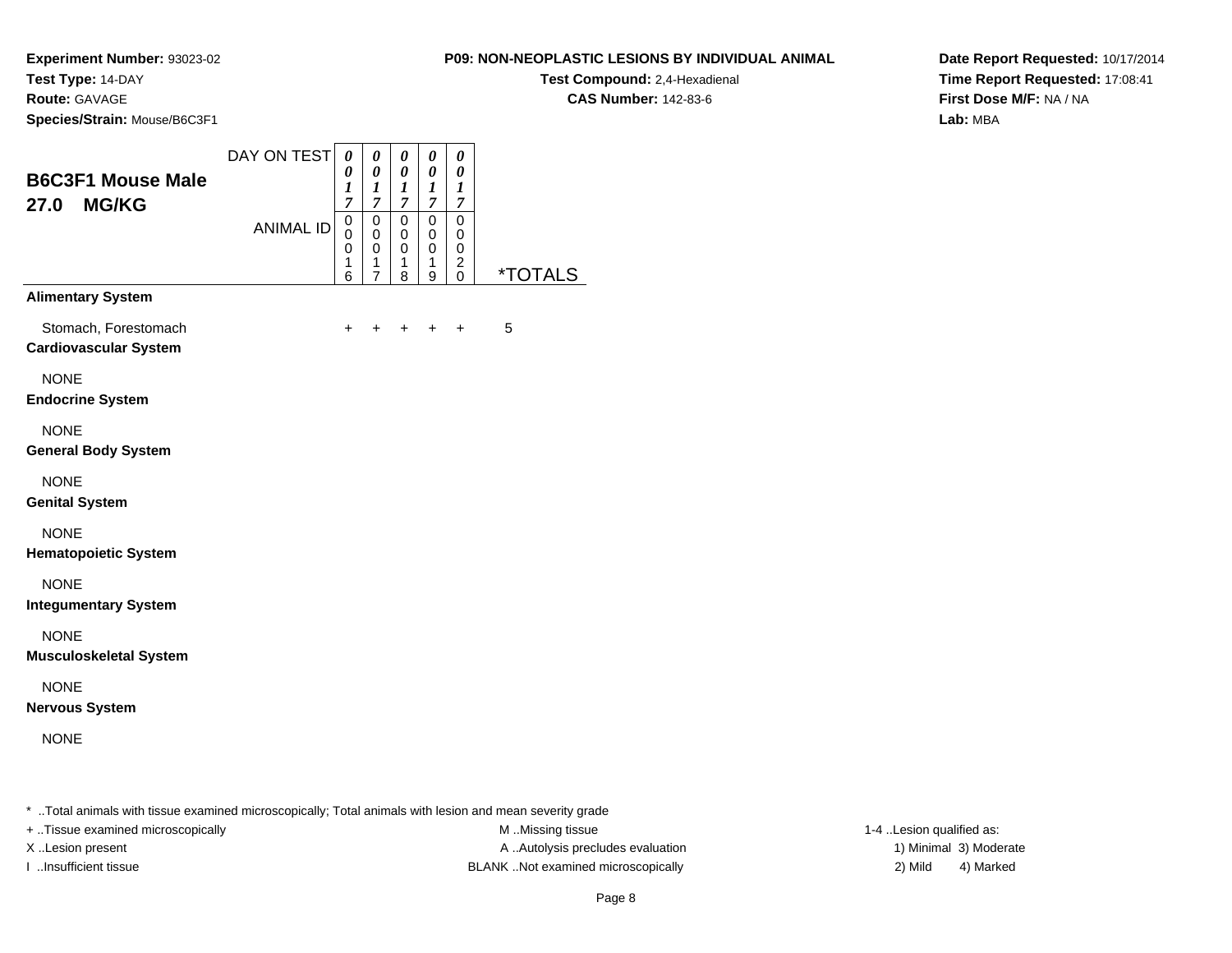**Route:** GAVAGE

**Species/Strain:** Mouse/B6C3F1

| <b>B6C3F1 Mouse Male</b><br><b>MG/KG</b><br>27.0 | DAY ON TEST      | 0<br>7                | $\boldsymbol{\theta}$ | 0<br>0<br>,           | 0<br>0<br>⇁           | 0<br>0<br>7           |           |
|--------------------------------------------------|------------------|-----------------------|-----------------------|-----------------------|-----------------------|-----------------------|-----------|
|                                                  | <b>ANIMAL ID</b> | 0<br>C<br>0<br>4<br>ĥ | 0<br>и                | 0<br>0<br>0<br>4<br>я | 0<br>0<br>0<br>4<br>a | 0<br>0<br>0<br>2<br>ი | $\star^-$ |

**Respiratory System**

NONE

**Special Senses System**

NONE

### **Urinary System**

NONE

\* ..Total animals with tissue examined microscopically; Total animals with lesion and mean severity grade

+ ..Tissue examined microscopically examined microscopically examined as:  $M$  ..Missing tissue 1-4 ..Lesion qualified as: X..Lesion present **A ..Autolysis precludes evaluation** A ..Autolysis precludes evaluation 1) Minimal 3) Moderate I ..Insufficient tissue BLANK ..Not examined microscopically 2) Mild 4) Marked

Page 9

**Date Report Requested:** 10/17/2014**Time Report Requested:** 17:08:41**First Dose M/F:** NA / NA**Lab:** MBA

### **P09: NON-NEOPLASTIC LESIONS BY INDIVIDUAL ANIMAL**

**Test Compound:** 2,4-Hexadienal **CAS Number:** 142-83-6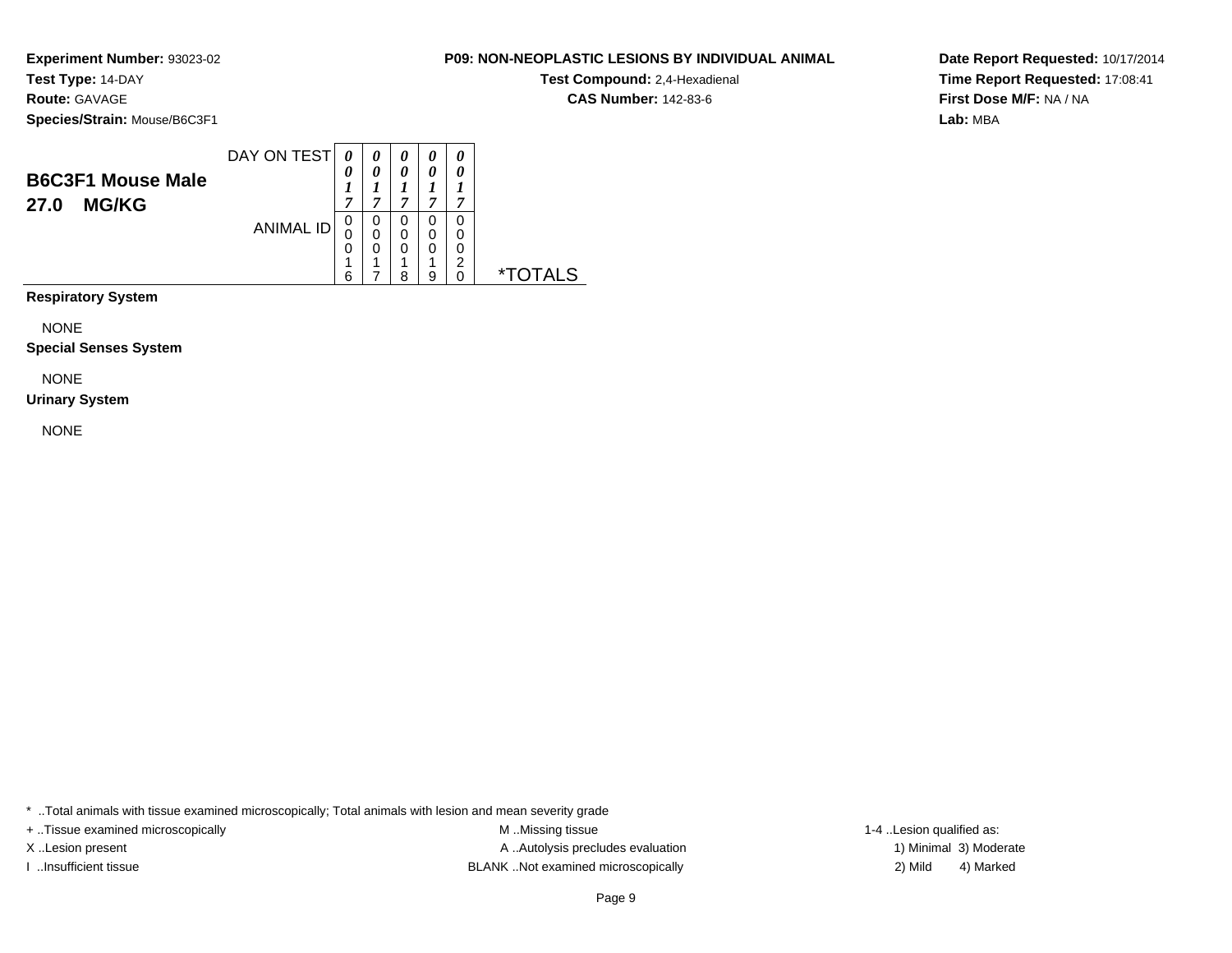**Route:** GAVAGE

**Species/Strain:** Mouse/B6C3F1

### **P09: NON-NEOPLASTIC LESIONS BY INDIVIDUAL ANIMAL**

**Test Compound:** 2,4-Hexadienal

**CAS Number:** 142-83-6

**Date Report Requested:** 10/17/2014**Time Report Requested:** 17:08:41**First Dose M/F:** NA / NA**Lab:** MBA

|                                                         | DAY ON TEST      | $\pmb{\theta}$                | 0                               | 0                             | 0                                | 0                             |   |                |     |
|---------------------------------------------------------|------------------|-------------------------------|---------------------------------|-------------------------------|----------------------------------|-------------------------------|---|----------------|-----|
| <b>B6C3F1 Mouse Male</b>                                |                  | 0<br>$\boldsymbol{l}$         | 0<br>$\boldsymbol{l}$           | 0<br>$\boldsymbol{l}$         | 0<br>1                           | 0<br>1                        |   |                |     |
| 80.0<br><b>MG/KG</b>                                    |                  | $\overline{7}$<br>$\mathsf 0$ | $\boldsymbol{7}$<br>$\mathbf 0$ | $\overline{7}$<br>$\mathbf 0$ | $\overline{7}$<br>$\overline{0}$ | $\overline{7}$<br>$\mathbf 0$ |   |                |     |
|                                                         | <b>ANIMAL ID</b> | 0                             | 0                               | 0                             | 0                                | 0                             |   |                |     |
|                                                         |                  | 0<br>$\overline{c}$           | 0<br>$\frac{2}{2}$              | 0<br>$\frac{2}{3}$            | 0<br>$\overline{\mathbf{c}}$     | 0<br>$\overline{\mathbf{c}}$  |   |                |     |
| <b>Alimentary System</b>                                |                  | 1                             |                                 |                               | $\overline{4}$                   | 5                             |   | <u>*TOTALS</u> |     |
|                                                         |                  |                               |                                 |                               |                                  |                               |   |                |     |
| Liver                                                   |                  | +                             | $\ddot{}$                       | $\ddot{}$                     | $\ddot{}$                        | $\ddot{}$                     | 5 |                |     |
| Stomach, Forestomach                                    |                  | $\ddot{}$                     | $\ddot{}$                       | $\ddot{}$                     | $+$                              | $\ddot{}$                     | 5 |                |     |
| Epithelium, Hyperplasia, Diffuse                        |                  | $\mathbf{1}$                  | $\overline{2}$                  | $\mathbf{1}$                  | $\overline{\phantom{1}}$         | $\mathbf{1}$                  |   | 5              | 1.2 |
| Hyperkeratosis, Diffuse<br><b>Cardiovascular System</b> |                  | $\mathbf{1}$                  | $\overline{2}$                  | $\mathbf{1}$                  | $\mathbf{1}$                     | $\mathbf{1}$                  |   | 5              | 1.2 |
|                                                         |                  |                               |                                 |                               |                                  |                               |   |                |     |
| <b>NONE</b>                                             |                  |                               |                                 |                               |                                  |                               |   |                |     |
| <b>Endocrine System</b>                                 |                  |                               |                                 |                               |                                  |                               |   |                |     |
| <b>NONE</b>                                             |                  |                               |                                 |                               |                                  |                               |   |                |     |
| <b>General Body System</b>                              |                  |                               |                                 |                               |                                  |                               |   |                |     |
| <b>NONE</b>                                             |                  |                               |                                 |                               |                                  |                               |   |                |     |
| <b>Genital System</b>                                   |                  |                               |                                 |                               |                                  |                               |   |                |     |
| <b>NONE</b>                                             |                  |                               |                                 |                               |                                  |                               |   |                |     |
| <b>Hematopoietic System</b>                             |                  |                               |                                 |                               |                                  |                               |   |                |     |
| <b>NONE</b>                                             |                  |                               |                                 |                               |                                  |                               |   |                |     |
| <b>Integumentary System</b>                             |                  |                               |                                 |                               |                                  |                               |   |                |     |
| <b>NONE</b>                                             |                  |                               |                                 |                               |                                  |                               |   |                |     |
| <b>Musculoskeletal System</b>                           |                  |                               |                                 |                               |                                  |                               |   |                |     |
|                                                         |                  |                               |                                 |                               |                                  |                               |   |                |     |
|                                                         |                  |                               |                                 |                               |                                  |                               |   |                |     |
|                                                         |                  |                               |                                 |                               |                                  |                               |   |                |     |

\* ..Total animals with tissue examined microscopically; Total animals with lesion and mean severity grade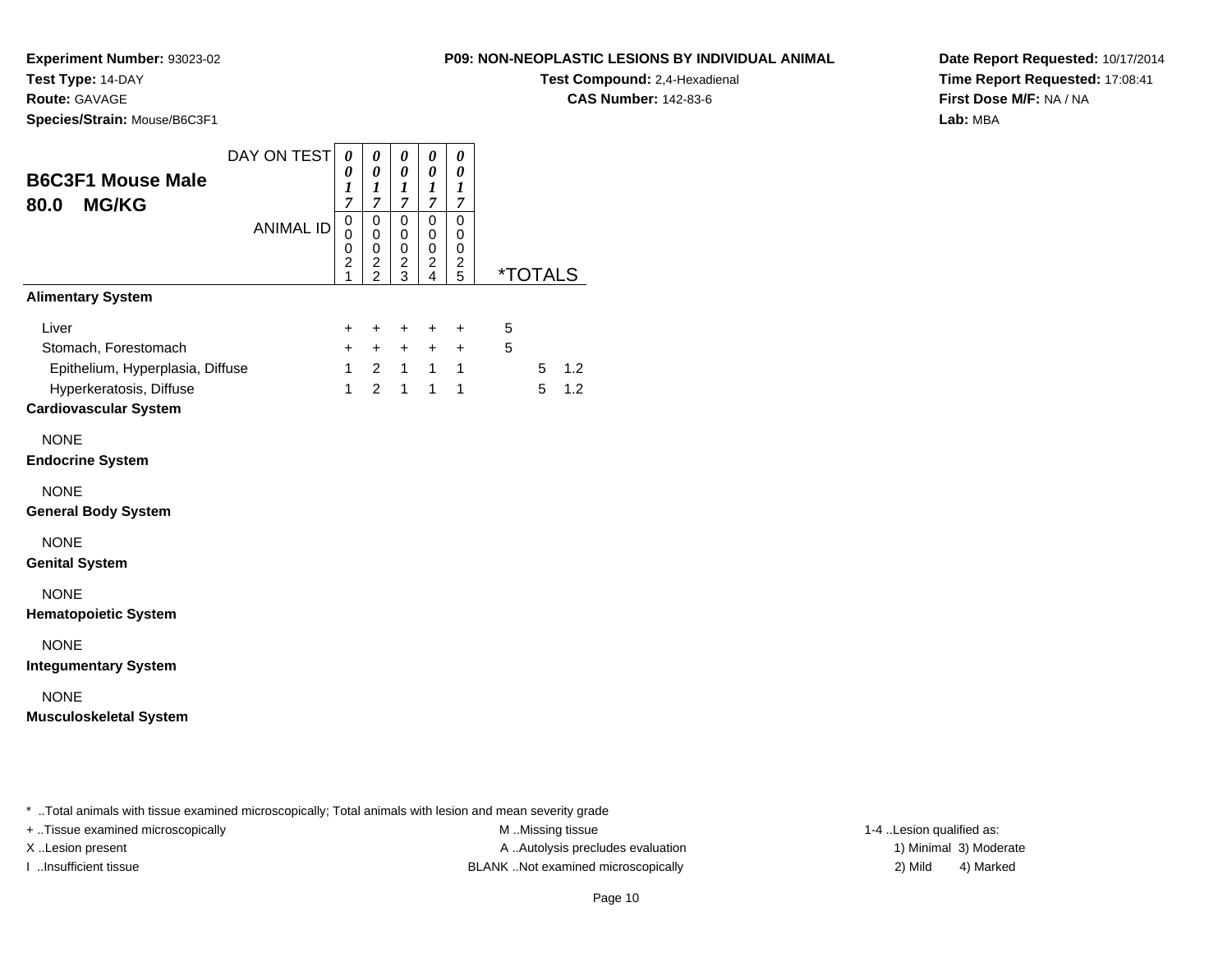**Test Compound:** 2,4-Hexadienal **CAS Number:** 142-83-6

**Date Report Requested:** 10/17/2014**Time Report Requested:** 17:08:41**First Dose M/F:** NA / NA**Lab:** MBA

**Experiment Number:** 93023-02**Test Type:** 14-DAY**Route:** GAVAGE**Species/Strain:** Mouse/B6C3F1

| <b>B6C3F1 Mouse Male</b><br>80.0<br><b>MG/KG</b> | DAY ON TEST      | 0<br>0<br>$\boldsymbol{l}$<br>7        | 0<br>0<br>$\boldsymbol{l}$<br>7                 | 0<br>0<br>1<br>7                   | 0<br>0<br>1<br>7                   | 0<br>0<br>1<br>7                   |                       |
|--------------------------------------------------|------------------|----------------------------------------|-------------------------------------------------|------------------------------------|------------------------------------|------------------------------------|-----------------------|
|                                                  | <b>ANIMAL ID</b> | 0<br>$\mathbf 0$<br>$\frac{0}{2}$<br>1 | 0<br>0<br>0<br>$\overline{2}$<br>$\overline{2}$ | 0<br>0<br>0<br>$\overline{2}$<br>3 | 0<br>0<br>0<br>$\overline{c}$<br>4 | 0<br>0<br>0<br>$\overline{2}$<br>5 | <i><b>*TOTALS</b></i> |
| <b>NONE</b><br>Nervous System                    |                  |                                        |                                                 |                                    |                                    |                                    |                       |
| <b>NONE</b><br><b>Respiratory System</b>         |                  |                                        |                                                 |                                    |                                    |                                    |                       |
| <b>NONE</b><br><b>Special Senses System</b>      |                  |                                        |                                                 |                                    |                                    |                                    |                       |
| <b>NIONIE</b>                                    |                  |                                        |                                                 |                                    |                                    |                                    |                       |

# NONE

### **Urinary System**

| Kidney                            |  |  | + + + + + 5 |               |
|-----------------------------------|--|--|-------------|---------------|
| Renal Tubule, Degeneration, Focal |  |  |             | $1 \quad 1.0$ |

\* ..Total animals with tissue examined microscopically; Total animals with lesion and mean severity grade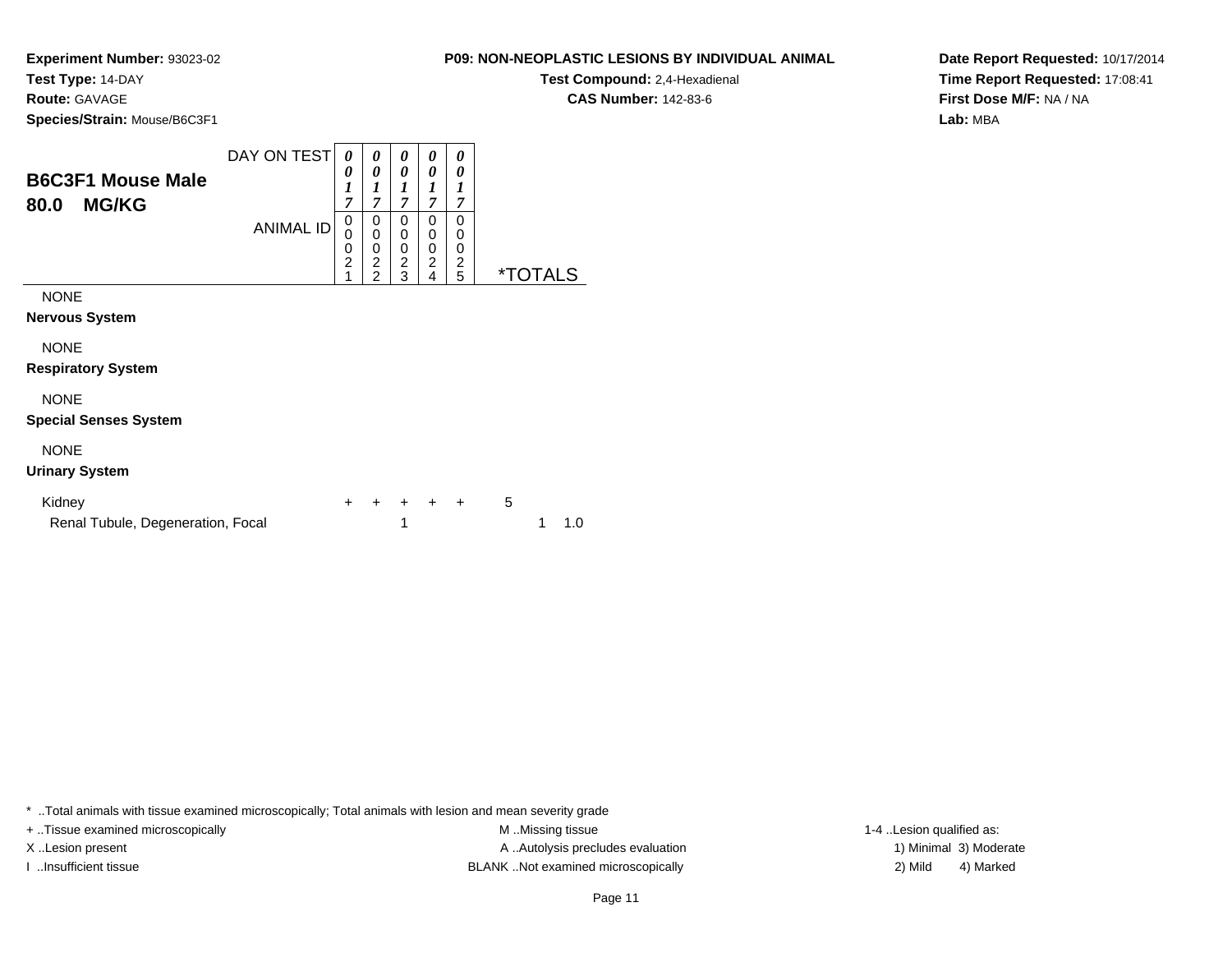**Experiment Number:** 93023-02**Test Type:** 14-DAY

**Route:** GAVAGE

**Species/Strain:** Mouse/B6C3F1

| <b>Test Compound: 2.4-Hexadienal</b> |
|--------------------------------------|
| <b>CAS Number: 142-83-6</b>          |
|                                      |

**Date Report Requested:** 10/17/2014**Time Report Requested:** 17:08:41**First Dose M/F:** NA / NA**Lab:** MBA

| <b>B6C3F1 Mouse Male</b><br><b>MG/KG</b><br>240.0 | DAY ON TEST      | 0<br>0<br>1<br>$\overline{7}$               | 0<br>$\theta$<br>0<br>$\overline{7}$ | 0<br>0<br>1<br>$\overline{7}$ | 0<br>0<br>1<br>7        | 0<br>0<br>1<br>$\overline{7}$           |   |                |            |
|---------------------------------------------------|------------------|---------------------------------------------|--------------------------------------|-------------------------------|-------------------------|-----------------------------------------|---|----------------|------------|
|                                                   | <b>ANIMAL ID</b> | 0<br>0<br>0<br>$\overline{\mathbf{c}}$<br>6 | 0<br>0<br>0<br>$\frac{2}{7}$         | 0<br>0<br>0<br>2<br>8         | 0<br>0<br>0<br>2<br>9   | $\Omega$<br>0<br>0<br>3<br>$\mathbf{0}$ |   | *TOTALS        |            |
| <b>Alimentary System</b>                          |                  |                                             |                                      |                               |                         |                                         |   |                |            |
| Liver                                             |                  | $\ddot{}$                                   | +                                    | ٠                             | ÷                       | ٠                                       | 5 |                |            |
| Serosa, Necrosis, Focal                           |                  |                                             | 2                                    |                               |                         |                                         |   | 1              | 2.0        |
| Stomach, Forestomach                              |                  | $\ddot{}$                                   | $\ddot{}$                            | +                             | $\ddot{}$               | $\ddot{}$                               | 5 |                |            |
| Epithelium, Hyperplasia, Diffuse                  |                  |                                             |                                      | 3                             | 3                       |                                         |   | $\overline{2}$ | 3.0        |
| Epithelium, Hyperplasia, Focal                    |                  | 3                                           |                                      |                               |                         |                                         |   | $\mathbf{1}$   | 3.0        |
| Necrosis, Diffuse<br>Ulcer, Chronic Active, Focal |                  | 4                                           | 4                                    | 4                             | $\overline{\mathbf{4}}$ | 4                                       |   | 1<br>4         | 4.0<br>4.0 |
| <b>Cardiovascular System</b>                      |                  |                                             |                                      |                               |                         |                                         |   |                |            |
| <b>NONE</b>                                       |                  |                                             |                                      |                               |                         |                                         |   |                |            |
| <b>Endocrine System</b>                           |                  |                                             |                                      |                               |                         |                                         |   |                |            |
| <b>NONE</b><br><b>General Body System</b>         |                  |                                             |                                      |                               |                         |                                         |   |                |            |
| <b>NONE</b><br><b>Genital System</b>              |                  |                                             |                                      |                               |                         |                                         |   |                |            |
| <b>NONE</b><br><b>Hematopoietic System</b>        |                  |                                             |                                      |                               |                         |                                         |   |                |            |
| Spleen                                            |                  | ٠                                           |                                      |                               | +                       |                                         | 2 |                |            |
| Inflammation, Chronic Active, Focal               |                  | 3                                           |                                      |                               | 3                       |                                         |   | $\overline{2}$ | 3.0        |

\* ..Total animals with tissue examined microscopically; Total animals with lesion and mean severity grade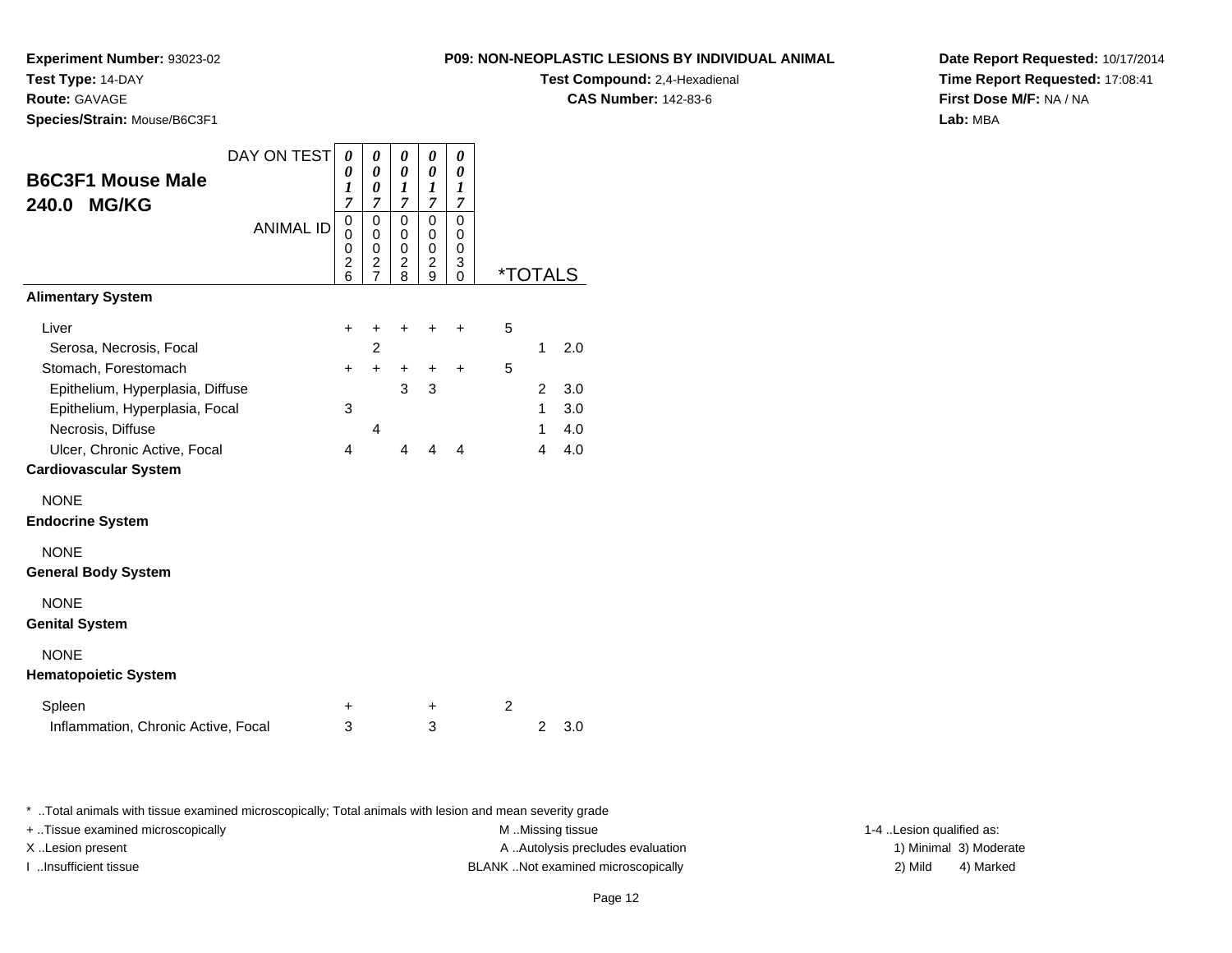**Test Compound:** 2,4-Hexadienal **CAS Number:** 142-83-6

**Date Report Requested:** 10/17/2014**Time Report Requested:** 17:08:41**First Dose M/F:** NA / NA**Lab:** MBA

**Experiment Number:** 93023-02**Test Type:** 14-DAY**Route:** GAVAGE**Species/Strain:** Mouse/B6C3F1

| <b>B6C3F1 Mouse Male</b><br>240.0 MG/KG      | DAY ON TEST      | 0<br>0<br>1<br>7                   | 0<br>0<br>0<br>7             | 0<br>0<br>1<br>7                   | 0<br>0<br>1<br>$\overline{7}$      | 0<br>0<br>1<br>7      |                       |
|----------------------------------------------|------------------|------------------------------------|------------------------------|------------------------------------|------------------------------------|-----------------------|-----------------------|
|                                              | <b>ANIMAL ID</b> | 0<br>0<br>0<br>$\overline{c}$<br>6 | 0<br>0<br>0<br>$\frac{2}{7}$ | 0<br>0<br>0<br>$\overline{c}$<br>8 | 0<br>0<br>0<br>$\overline{c}$<br>9 | 0<br>0<br>0<br>3<br>0 | <i><b>*TOTALS</b></i> |
| <b>Integumentary System</b>                  |                  |                                    |                              |                                    |                                    |                       |                       |
| <b>NONE</b><br><b>Musculoskeletal System</b> |                  |                                    |                              |                                    |                                    |                       |                       |
| <b>NONE</b><br>Nervous System                |                  |                                    |                              |                                    |                                    |                       |                       |
| <b>NONE</b><br><b>Respiratory System</b>     |                  |                                    |                              |                                    |                                    |                       |                       |
| <b>NONE</b>                                  |                  |                                    |                              |                                    |                                    |                       |                       |

**Special Senses System**

NONE

**Urinary System**

Kidney<sup>+</sup>

<sup>+</sup> <sup>+</sup> <sup>+</sup> + 5

### \*\*\*END OF MALE DATA\*\*\*

\* ..Total animals with tissue examined microscopically; Total animals with lesion and mean severity grade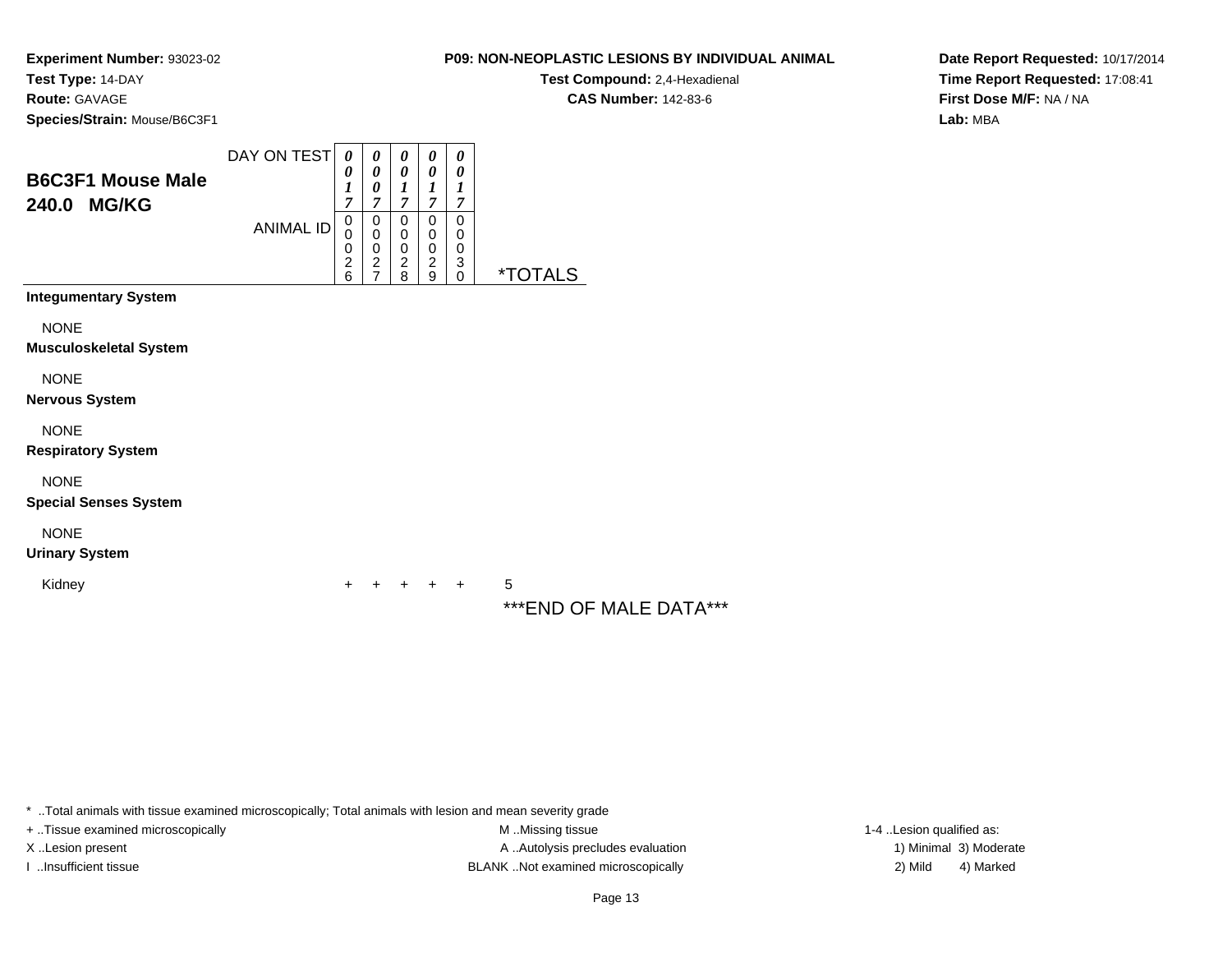**Route:** GAVAGE

**Species/Strain:** Mouse/B6C3F1

**Test Compound:** 2,4-Hexadienal

**CAS Number:** 142-83-6

**Date Report Requested:** 10/17/2014**Time Report Requested:** 17:08:41**First Dose M/F:** NA / NA**Lab:** MBA

|                                                               | DAY ON TEST      | $\boldsymbol{\theta}$<br>0                     | 0<br>$\boldsymbol{\theta}$                                     | 0<br>0                                              | 0<br>0                             | 0<br>0                                    |                       |
|---------------------------------------------------------------|------------------|------------------------------------------------|----------------------------------------------------------------|-----------------------------------------------------|------------------------------------|-------------------------------------------|-----------------------|
| <b>B6C3F1 Mouse Female</b><br><b>MG/KG</b><br>0.0             |                  | $\boldsymbol{l}$<br>$\overline{7}$             | $\boldsymbol{l}$<br>$\overline{7}$                             | $\boldsymbol{l}$<br>$\boldsymbol{7}$                | $\boldsymbol{I}$<br>$\overline{7}$ | $\boldsymbol{l}$<br>$\boldsymbol{7}$      |                       |
|                                                               | <b>ANIMAL ID</b> | $\mathbf 0$<br>0<br>$\boldsymbol{0}$<br>3<br>1 | $\mathbf 0$<br>$\pmb{0}$<br>$\mathbf 0$<br>3<br>$\overline{2}$ | $\Omega$<br>0<br>$\mathbf 0$<br>3<br>$\overline{3}$ | $\Omega$<br>0<br>0<br>3<br>4       | $\Omega$<br>0<br>0<br>3<br>$\overline{5}$ | <i><b>*TOTALS</b></i> |
| <b>Alimentary System</b>                                      |                  |                                                |                                                                |                                                     |                                    |                                           |                       |
| Liver<br>Stomach, Forestomach<br><b>Cardiovascular System</b> |                  | +<br>$\ddot{}$                                 | $\pm$<br>$+$                                                   | $+$                                                 | $\ddot{}$<br>$+$ $+$               | $\ddot{}$<br>$+$                          | 5<br>5                |
| <b>NONE</b><br><b>Endocrine System</b>                        |                  |                                                |                                                                |                                                     |                                    |                                           |                       |
| <b>NONE</b><br><b>General Body System</b>                     |                  |                                                |                                                                |                                                     |                                    |                                           |                       |
| <b>NONE</b><br><b>Genital System</b>                          |                  |                                                |                                                                |                                                     |                                    |                                           |                       |
| <b>NONE</b><br><b>Hematopoietic System</b>                    |                  |                                                |                                                                |                                                     |                                    |                                           |                       |
| <b>NONE</b><br><b>Integumentary System</b>                    |                  |                                                |                                                                |                                                     |                                    |                                           |                       |
| <b>NONE</b><br><b>Musculoskeletal System</b>                  |                  |                                                |                                                                |                                                     |                                    |                                           |                       |
| <b>NONE</b><br><b>Nervous System</b>                          |                  |                                                |                                                                |                                                     |                                    |                                           |                       |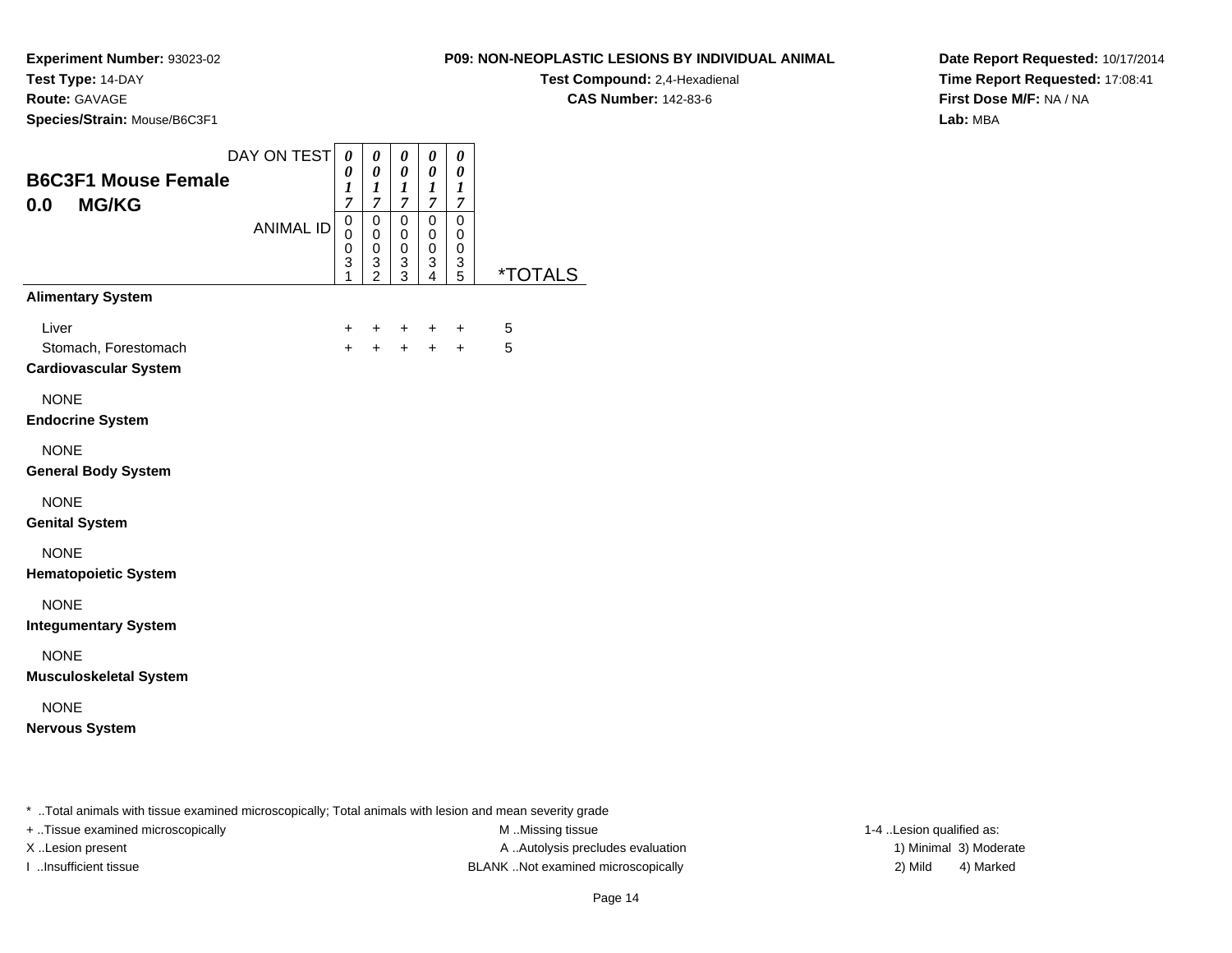### **Route:** GAVAGE

**Species/Strain:** Mouse/B6C3F1

|                            | DAY ON TEST      | $\boldsymbol{\Omega}$ |        | 0           | 0           | 0           |   |
|----------------------------|------------------|-----------------------|--------|-------------|-------------|-------------|---|
| <b>B6C3F1 Mouse Female</b> |                  | 0<br>,                | ~      | 0<br>~      | 0<br>,      | 0<br>7      |   |
| <b>MG/KG</b><br>0.0        | <b>ANIMAL ID</b> | U<br>Ü<br>O           | O<br>0 | 0<br>0<br>0 | 0<br>0<br>0 | 0<br>0<br>0 |   |
|                            |                  | 3                     | 3<br>ີ | 3<br>າ      | 3<br>4      | 3<br>5      | × |

NONE

**Respiratory System**

NONE

**Special Senses System**

### NONE

#### **Urinary System**

Kidney $\mathsf y$ <sup>+</sup> <sup>+</sup> <sup>+</sup> + 5

\* ..Total animals with tissue examined microscopically; Total animals with lesion and mean severity grade

+ ..Tissue examined microscopically examined microscopically examined as:  $M$  ..Missing tissue 1-4 ..Lesion qualified as: X..Lesion present **A ..Autolysis precludes evaluation** A ..Autolysis precludes evaluation 1) Minimal 3) Moderate I ..Insufficient tissue BLANK ..Not examined microscopically 2) Mild 4) Marked

Page 15

**Date Report Requested:** 10/17/2014**Time Report Requested:** 17:08:42**First Dose M/F:** NA / NA**Lab:** MBA

### **P09: NON-NEOPLASTIC LESIONS BY INDIVIDUAL ANIMAL**

**Test Compound:** 2,4-Hexadienal **CAS Number:** 142-83-6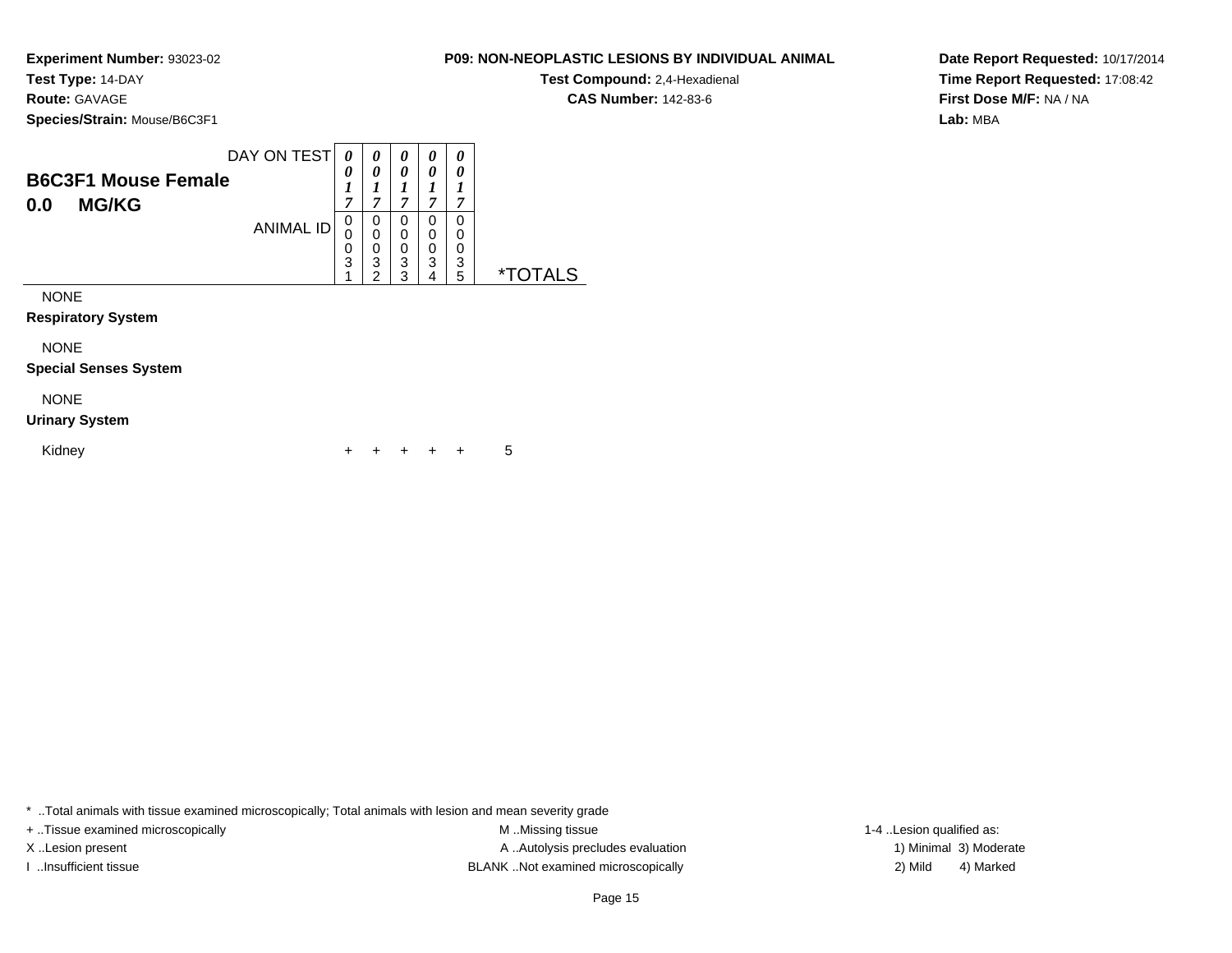**Route:** GAVAGE

**Species/Strain:** Mouse/B6C3F1

### **P09: NON-NEOPLASTIC LESIONS BY INDIVIDUAL ANIMAL**

**Test Compound:** 2,4-Hexadienal

**CAS Number:** 142-83-6

**Date Report Requested:** 10/17/2014**Time Report Requested:** 17:08:42**First Dose M/F:** NA / NA**Lab:** MBA

| <b>B6C3F1 Mouse Female</b><br>3.0<br><b>MG/KG</b>                          | DAY ON TEST      | 0<br>0<br>1<br>$\overline{7}$   | $\pmb{\theta}$<br>$\pmb{\theta}$<br>$\boldsymbol{l}$<br>7 | 0<br>0<br>1<br>$\overline{7}$           | 0<br>0<br>0<br>$\boldsymbol{4}$           | 0<br>$\boldsymbol{\theta}$<br>$\boldsymbol{l}$<br>$\overline{7}$ |                       |
|----------------------------------------------------------------------------|------------------|---------------------------------|-----------------------------------------------------------|-----------------------------------------|-------------------------------------------|------------------------------------------------------------------|-----------------------|
|                                                                            | <b>ANIMAL ID</b> | $\mathsf 0$<br>0<br>0<br>3<br>6 | $\mathbf 0$<br>0<br>0<br>3<br>$\overline{7}$              | $\mathbf 0$<br>$\pmb{0}$<br>0<br>3<br>8 | $\mathbf 0$<br>$\mathbf 0$<br>0<br>3<br>9 | $\mathbf 0$<br>0<br>0<br>4<br>0                                  | <i><b>*TOTALS</b></i> |
| <b>Alimentary System</b>                                                   |                  |                                 |                                                           |                                         |                                           |                                                                  |                       |
| Esophagus<br>Liver<br>Stomach, Forestomach<br><b>Cardiovascular System</b> |                  |                                 |                                                           |                                         | $\ddot{}$<br>$+$<br>$+$                   |                                                                  | 1<br>1<br>1           |
| <b>NONE</b><br><b>Endocrine System</b>                                     |                  |                                 |                                                           |                                         |                                           |                                                                  |                       |
| <b>NONE</b><br><b>General Body System</b>                                  |                  |                                 |                                                           |                                         |                                           |                                                                  |                       |
| <b>NONE</b><br><b>Genital System</b>                                       |                  |                                 |                                                           |                                         |                                           |                                                                  |                       |
| <b>NONE</b><br><b>Hematopoietic System</b>                                 |                  |                                 |                                                           |                                         |                                           |                                                                  |                       |
| <b>NONE</b><br><b>Integumentary System</b>                                 |                  |                                 |                                                           |                                         |                                           |                                                                  |                       |
| <b>NONE</b><br><b>Musculoskeletal System</b>                               |                  |                                 |                                                           |                                         |                                           |                                                                  |                       |
| <b>NONE</b>                                                                |                  |                                 |                                                           |                                         |                                           |                                                                  |                       |

\* ..Total animals with tissue examined microscopically; Total animals with lesion and mean severity grade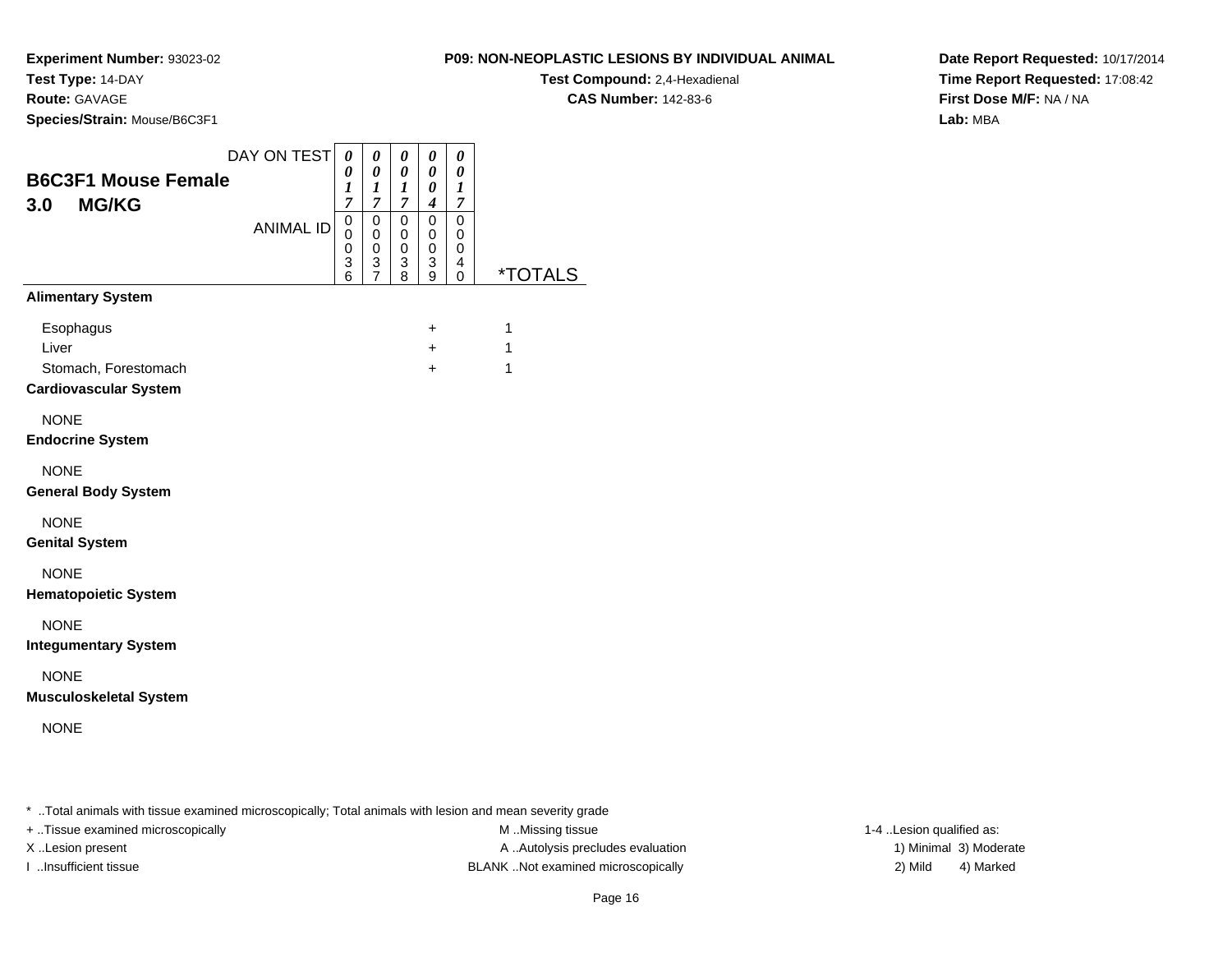### **Route:** GAVAGE

Kidney

**Species/Strain:** Mouse/B6C3F1

| <b>B6C3F1 Mouse Female</b><br><b>MG/KG</b><br>3.0 | DAY ON TEST      | 0<br>0<br>$\boldsymbol{l}$<br>7 | 0<br>0<br>1<br>7      | 0<br>$\boldsymbol{\theta}$<br>1<br>$\overline{7}$ | 0<br>0<br>0<br>4      | 0<br>0<br>1                         |                       |
|---------------------------------------------------|------------------|---------------------------------|-----------------------|---------------------------------------------------|-----------------------|-------------------------------------|-----------------------|
|                                                   | <b>ANIMAL ID</b> | 0<br>0<br>0<br>3<br>6           | 0<br>0<br>0<br>3<br>7 | 0<br>0<br>0<br>3<br>8                             | 0<br>0<br>0<br>3<br>9 | $\Omega$<br>0<br>0<br>4<br>$\Omega$ | <i><b>*TOTALS</b></i> |
| <b>Nervous System</b>                             |                  |                                 |                       |                                                   |                       |                                     |                       |
| <b>NONE</b>                                       |                  |                                 |                       |                                                   |                       |                                     |                       |
| <b>Respiratory System</b>                         |                  |                                 |                       |                                                   |                       |                                     |                       |
| <b>NONE</b>                                       |                  |                                 |                       |                                                   |                       |                                     |                       |
| <b>Special Senses System</b>                      |                  |                                 |                       |                                                   |                       |                                     |                       |
| <b>NONE</b>                                       |                  |                                 |                       |                                                   |                       |                                     |                       |
| <b>Urinary System</b>                             |                  |                                 |                       |                                                   |                       |                                     |                       |

\* ..Total animals with tissue examined microscopically; Total animals with lesion and mean severity grade

y the set of  $\sim$  1

+ ..Tissue examined microscopically examined microscopically examined as:  $M$  ..Missing tissue 1-4 ..Lesion qualified as: X..Lesion present **A ..Autolysis precludes evaluation** A ..Autolysis precludes evaluation 1) Minimal 3) Moderate I ..Insufficient tissue BLANK ..Not examined microscopically 2) Mild 4) Marked

**Date Report Requested:** 10/17/2014**Time Report Requested:** 17:08:42**First Dose M/F:** NA / NA**Lab:** MBA

**P09: NON-NEOPLASTIC LESIONS BY INDIVIDUAL ANIMALTest Compound:** 2,4-Hexadienal **CAS Number:** 142-83-6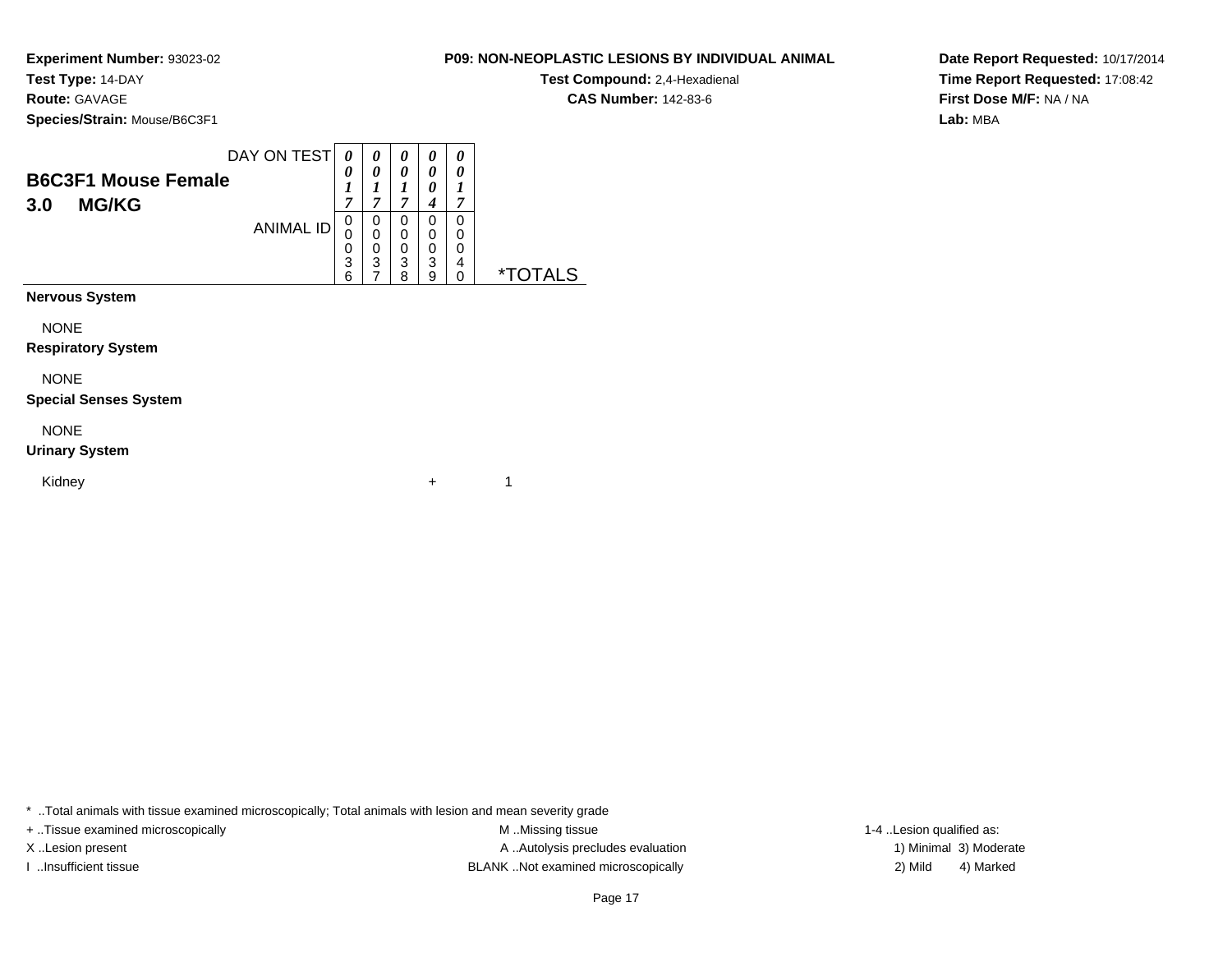| Experiment Number: 93023-02  |
|------------------------------|
| Test Type: 14-DAY            |
| <b>Route: GAVAGE</b>         |
| Species/Strain: Mouse/B6C3F1 |

**Test Compound:** 2,4-Hexadienal **CAS Number:** 142-83-6

**Date Report Requested:** 10/17/2014**Time Report Requested:** 17:08:42**First Dose M/F:** NA / NA**Lab:** MBA

DAY ON TEST

# **B6C3F1 Mouse Female9.0 MG/KG**

ANIMAL ID

\*TOTALS

**Alimentary System**

NONE

**Cardiovascular System**

NONE

**Endocrine System**

NONE

**General Body System**

NONE

**Genital System**

NONE

**Hematopoietic System**

NONE

**Integumentary System**

NONE

**Musculoskeletal System**

NONE

**Nervous System**

NONE

\* ..Total animals with tissue examined microscopically; Total animals with lesion and mean severity grade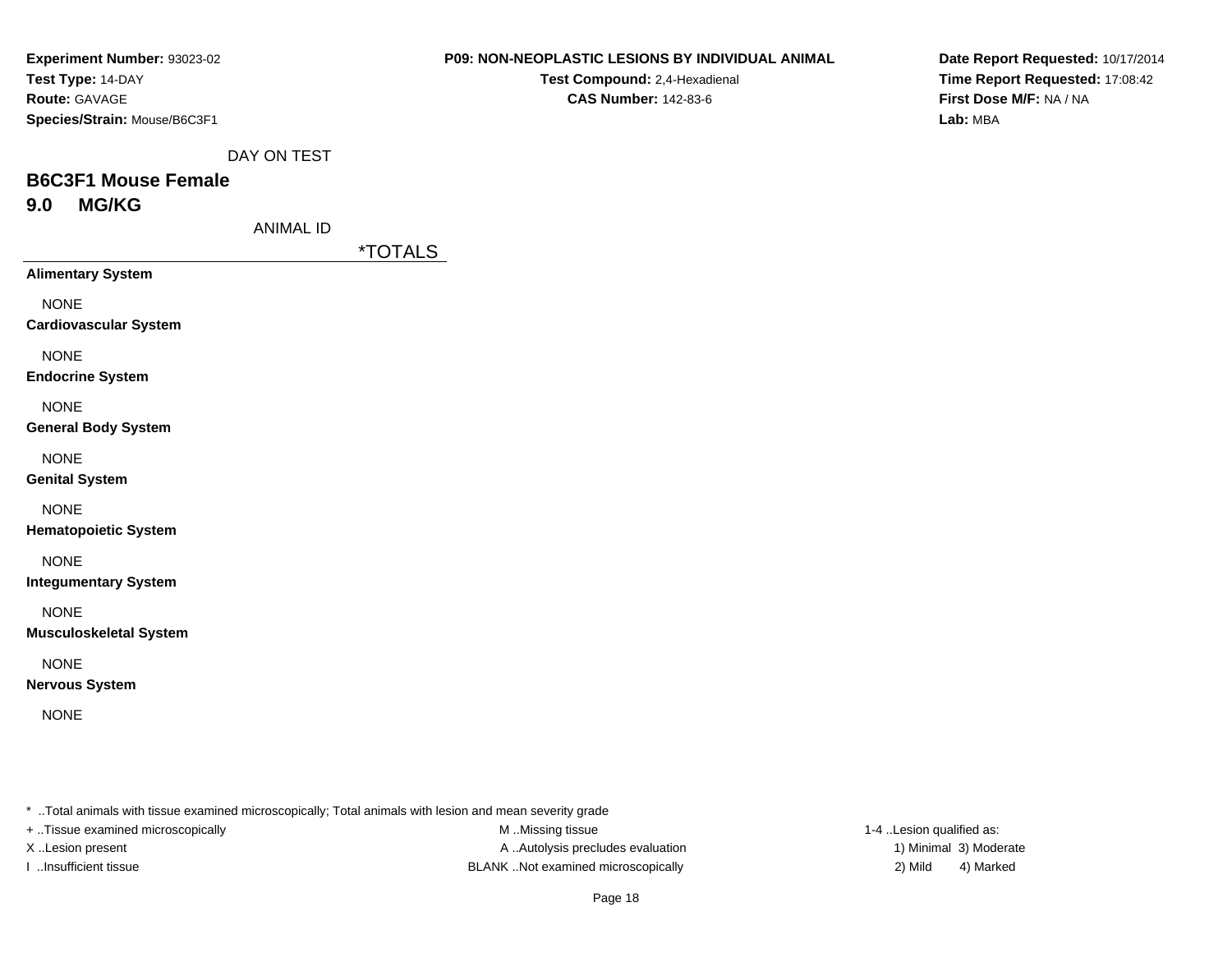| Experiment Number: 93023-02  |
|------------------------------|
| Test Type: 14-DAY            |
| <b>Route: GAVAGE</b>         |
| Species/Strain: Mouse/B6C3F1 |

**Test Compound:** 2,4-Hexadienal **CAS Number:** 142-83-6

**Date Report Requested:** 10/17/2014**Time Report Requested:** 17:08:42**First Dose M/F:** NA / NA**Lab:** MBA

DAY ON TEST

# **B6C3F1 Mouse Female9.0 MG/KG**

ANIMAL ID

\*TOTALS

**Respiratory System**

NONE

**Special Senses System**

NONE

**Urinary System**

NONE

\* ..Total animals with tissue examined microscopically; Total animals with lesion and mean severity grade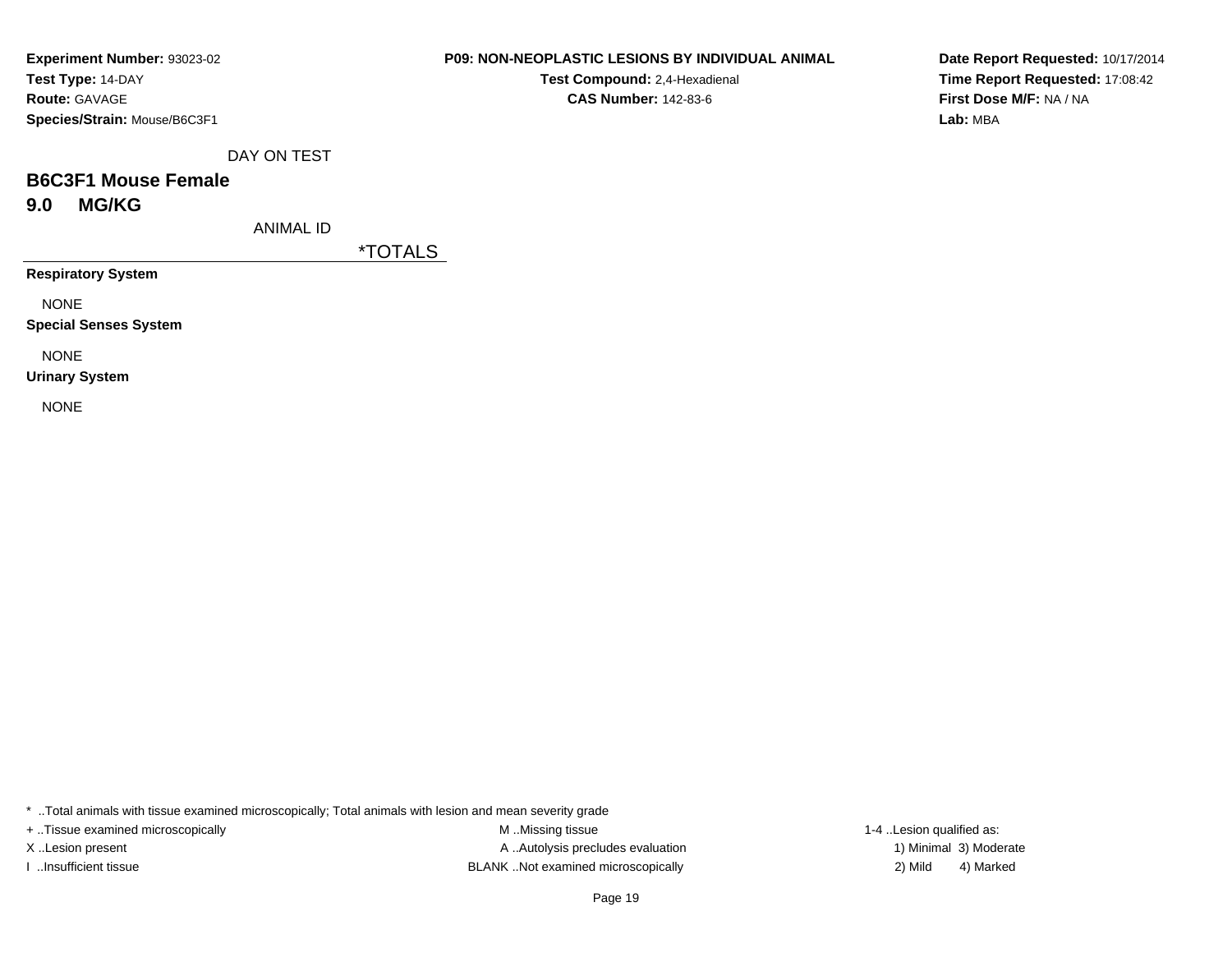**Route:** GAVAGE

**Species/Strain:** Mouse/B6C3F1

### **P09: NON-NEOPLASTIC LESIONS BY INDIVIDUAL ANIMAL**

**Test Compound:** 2,4-Hexadienal

**CAS Number:** 142-83-6

**Date Report Requested:** 10/17/2014**Time Report Requested:** 17:08:42**First Dose M/F:** NA / NA**Lab:** MBA

|                                                      | DAY ON TEST      | 0<br>0                               | 0<br>$\boldsymbol{\theta}$                                       | 0<br>$\boldsymbol{\theta}$         | 0<br>0                                    | 0<br>0                                    |                       |
|------------------------------------------------------|------------------|--------------------------------------|------------------------------------------------------------------|------------------------------------|-------------------------------------------|-------------------------------------------|-----------------------|
| <b>B6C3F1 Mouse Female</b><br><b>MG/KG</b><br>27.0   |                  | $\boldsymbol{l}$<br>$\boldsymbol{7}$ | 1<br>$\boldsymbol{7}$                                            | $\boldsymbol{l}$<br>$\overline{7}$ | $\boldsymbol{l}$<br>$\boldsymbol{7}$      | $\boldsymbol{l}$<br>$\overline{7}$        |                       |
|                                                      | <b>ANIMAL ID</b> | 0<br>0<br>0<br>4<br>6                | $\mathbf 0$<br>$\mathbf 0$<br>$\mathbf 0$<br>4<br>$\overline{7}$ | $\mathbf 0$<br>0<br>0<br>4<br>8    | $\mathsf 0$<br>0<br>$\mathsf 0$<br>4<br>9 | $\mathbf 0$<br>0<br>$\mathbf 0$<br>5<br>0 | <i><b>*TOTALS</b></i> |
| <b>Alimentary System</b>                             |                  |                                      |                                                                  |                                    |                                           |                                           |                       |
| Stomach, Forestomach<br><b>Cardiovascular System</b> |                  | M                                    | +                                                                | +                                  | $\ddot{}$                                 | +                                         | $\overline{4}$        |
| <b>NONE</b><br><b>Endocrine System</b>               |                  |                                      |                                                                  |                                    |                                           |                                           |                       |
| <b>NONE</b><br><b>General Body System</b>            |                  |                                      |                                                                  |                                    |                                           |                                           |                       |
| <b>NONE</b><br><b>Genital System</b>                 |                  |                                      |                                                                  |                                    |                                           |                                           |                       |
| <b>NONE</b><br><b>Hematopoietic System</b>           |                  |                                      |                                                                  |                                    |                                           |                                           |                       |
| <b>NONE</b><br><b>Integumentary System</b>           |                  |                                      |                                                                  |                                    |                                           |                                           |                       |
| <b>NONE</b><br><b>Musculoskeletal System</b>         |                  |                                      |                                                                  |                                    |                                           |                                           |                       |
| <b>NONE</b><br><b>Nervous System</b>                 |                  |                                      |                                                                  |                                    |                                           |                                           |                       |
| <b>NONE</b>                                          |                  |                                      |                                                                  |                                    |                                           |                                           |                       |
|                                                      |                  |                                      |                                                                  |                                    |                                           |                                           |                       |

\* ..Total animals with tissue examined microscopically; Total animals with lesion and mean severity grade

+ ..Tissue examined microscopically examined microscopically examined as:  $M$  ..Missing tissue 1-4 ..Lesion qualified as:

X..Lesion present **A ..Autolysis precludes evaluation** A ..Autolysis precludes evaluation 1) Minimal 3) Moderate I ..Insufficient tissue BLANK ..Not examined microscopically 2) Mild 4) Marked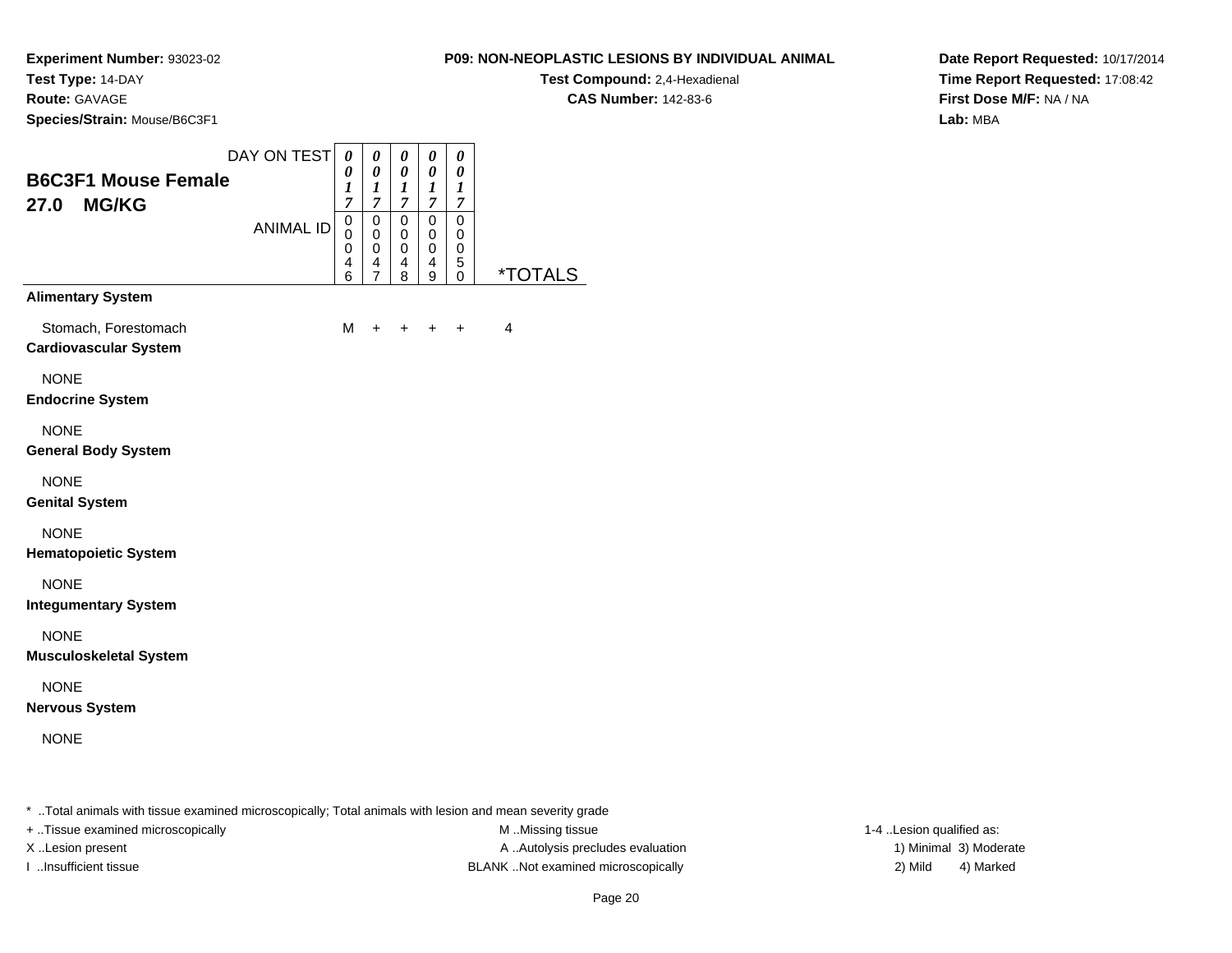### **Route:** GAVAGE

**Species/Strain:** Mouse/B6C3F1

| <b>B6C3F1 Mouse Female</b><br><b>MG/KG</b><br>27.0 | DAY ON TEST      | 0<br>7                | 0                | 0<br>0<br>−           | 0<br>0<br>,           | 0<br>0<br>7           |   |
|----------------------------------------------------|------------------|-----------------------|------------------|-----------------------|-----------------------|-----------------------|---|
|                                                    | <b>ANIMAL ID</b> | 0<br>0<br>0<br>4<br>ี | 0<br>0<br>0<br>4 | 0<br>0<br>0<br>4<br>ጸ | 0<br>0<br>0<br>4<br>a | 0<br>0<br>0<br>5<br>0 | × |

**Respiratory System**

NONE

**Special Senses System**

NONE

#### **Urinary System**

NONE

\* ..Total animals with tissue examined microscopically; Total animals with lesion and mean severity grade

+ ..Tissue examined microscopically examined microscopically examined as:  $M$  ..Missing tissue 1-4 ..Lesion qualified as:

X..Lesion present **A ..Autolysis precludes evaluation** A ..Autolysis precludes evaluation 1) Minimal 3) Moderate I ..Insufficient tissue BLANK ..Not examined microscopically 2) Mild 4) Marked

### **P09: NON-NEOPLASTIC LESIONS BY INDIVIDUAL ANIMALTest Compound:** 2,4-Hexadienal

**CAS Number:** 142-83-6

**Date Report Requested:** 10/17/2014**Time Report Requested:** 17:08:42**First Dose M/F:** NA / NA**Lab:** MBA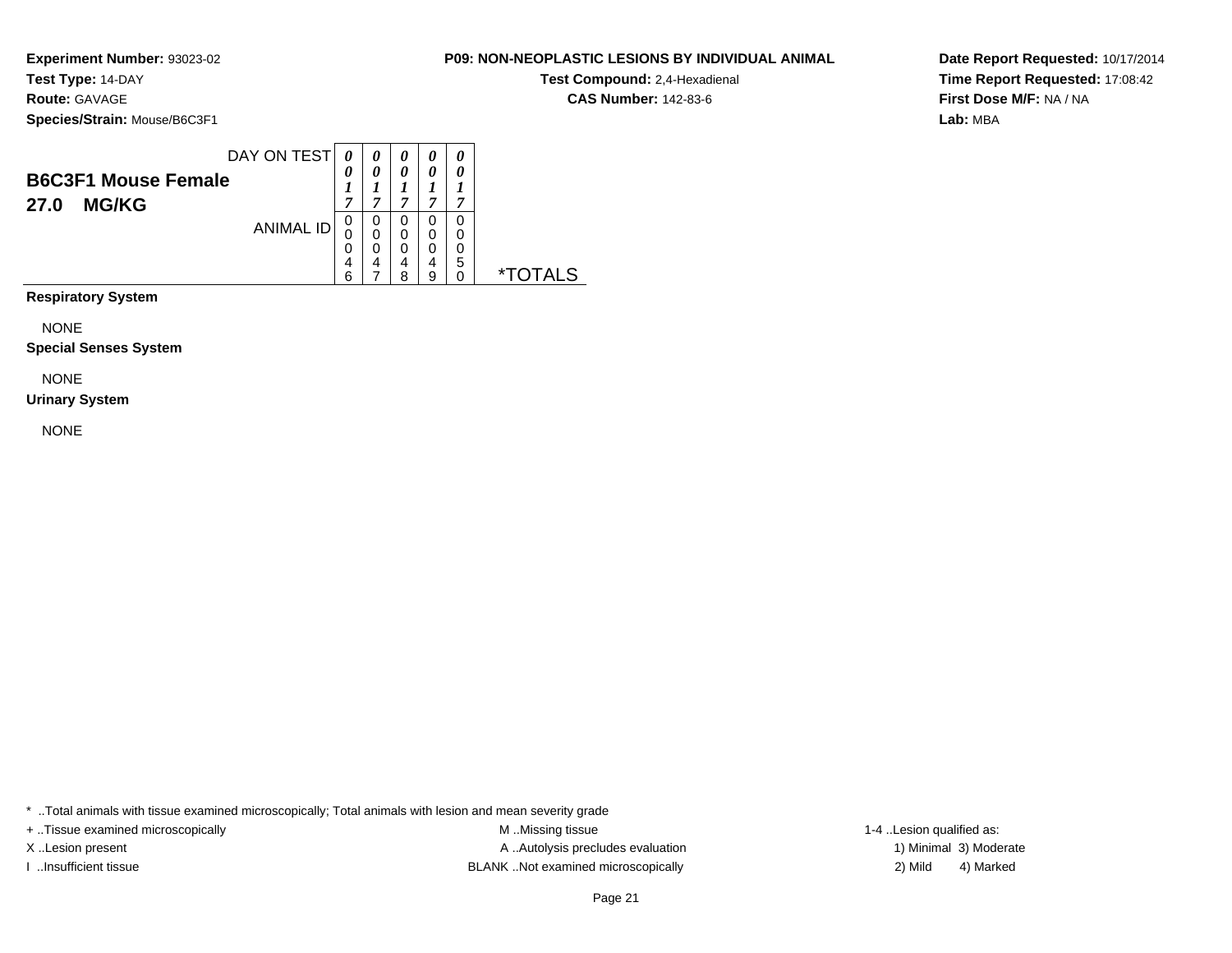**Route:** GAVAGE

**Species/Strain:** Mouse/B6C3F1

### **P09: NON-NEOPLASTIC LESIONS BY INDIVIDUAL ANIMAL**

**Test Compound:** 2,4-Hexadienal

**CAS Number:** 142-83-6

**Date Report Requested:** 10/17/2014**Time Report Requested:** 17:08:42**First Dose M/F:** NA / NA**Lab:** MBA

| DAY ON TEST<br>0<br>0<br>0<br>0<br>0                                                                                                                        |   |                       |     |
|-------------------------------------------------------------------------------------------------------------------------------------------------------------|---|-----------------------|-----|
| $\boldsymbol{\theta}$<br>0<br>0<br>0<br>0<br><b>B6C3F1 Mouse Female</b><br>1<br>$\boldsymbol{l}$<br>$\boldsymbol{l}$<br>1<br>1                              |   |                       |     |
| $\overline{7}$<br>$\overline{7}$<br>$\overline{7}$<br>$\overline{7}$<br>$\overline{7}$<br><b>MG/KG</b><br>80.0                                              |   |                       |     |
| $\mathbf 0$<br>0<br>$\mathbf 0$<br>0<br>0<br><b>ANIMAL ID</b><br>$\mathbf 0$<br>$\mathbf 0$<br>$\mathbf 0$<br>$\Omega$<br>$\Omega$<br>0<br>0<br>0<br>0<br>0 |   |                       |     |
| 5<br>5<br>5<br>5<br>5<br>$\overline{2}$<br>3<br>5<br>4<br>1                                                                                                 |   | <i><b>*TOTALS</b></i> |     |
| <b>Alimentary System</b>                                                                                                                                    |   |                       |     |
| Intestine Small, Ileum<br>+                                                                                                                                 | 1 |                       |     |
| Liver<br>$\pm$<br>$\ddot{}$<br>$\ddot{}$<br>$\ddot{}$<br>$\ddot{}$                                                                                          | 5 |                       |     |
| Stomach, Forestomach<br>$+$<br>$+$<br>$+$<br>$\pm$<br>$\pm$                                                                                                 | 5 |                       |     |
| Epithelium, Hyperplasia, Diffuse<br>$\overline{2}$<br>$\mathbf{1}$<br>$\mathbf{1}$<br>$\mathbf{1}$<br>2                                                     |   | 5                     | 1.4 |
| $\mathfrak{p}$<br>$\mathbf{1}$<br>2<br>3<br>Hyperkeratosis, Diffuse<br>$\mathbf{1}$                                                                         |   | 5                     | 1.8 |
| $\overline{2}$<br>$\overline{2}$<br>Inflammation, Chronic Active, Focal                                                                                     |   | 2                     | 2.0 |
| <b>Cardiovascular System</b>                                                                                                                                |   |                       |     |
| <b>NONE</b>                                                                                                                                                 |   |                       |     |
| <b>Endocrine System</b>                                                                                                                                     |   |                       |     |
| <b>NONE</b>                                                                                                                                                 |   |                       |     |
| <b>General Body System</b>                                                                                                                                  |   |                       |     |
| <b>NONE</b>                                                                                                                                                 |   |                       |     |
| <b>Genital System</b>                                                                                                                                       |   |                       |     |
| <b>Uterus</b><br>$\ddot{}$                                                                                                                                  | 1 |                       |     |
| Hydrometra<br>1                                                                                                                                             |   | 1                     | 1.0 |
| <b>Hematopoietic System</b>                                                                                                                                 |   |                       |     |
|                                                                                                                                                             |   |                       |     |

**Integumentary System**

\* ..Total animals with tissue examined microscopically; Total animals with lesion and mean severity grade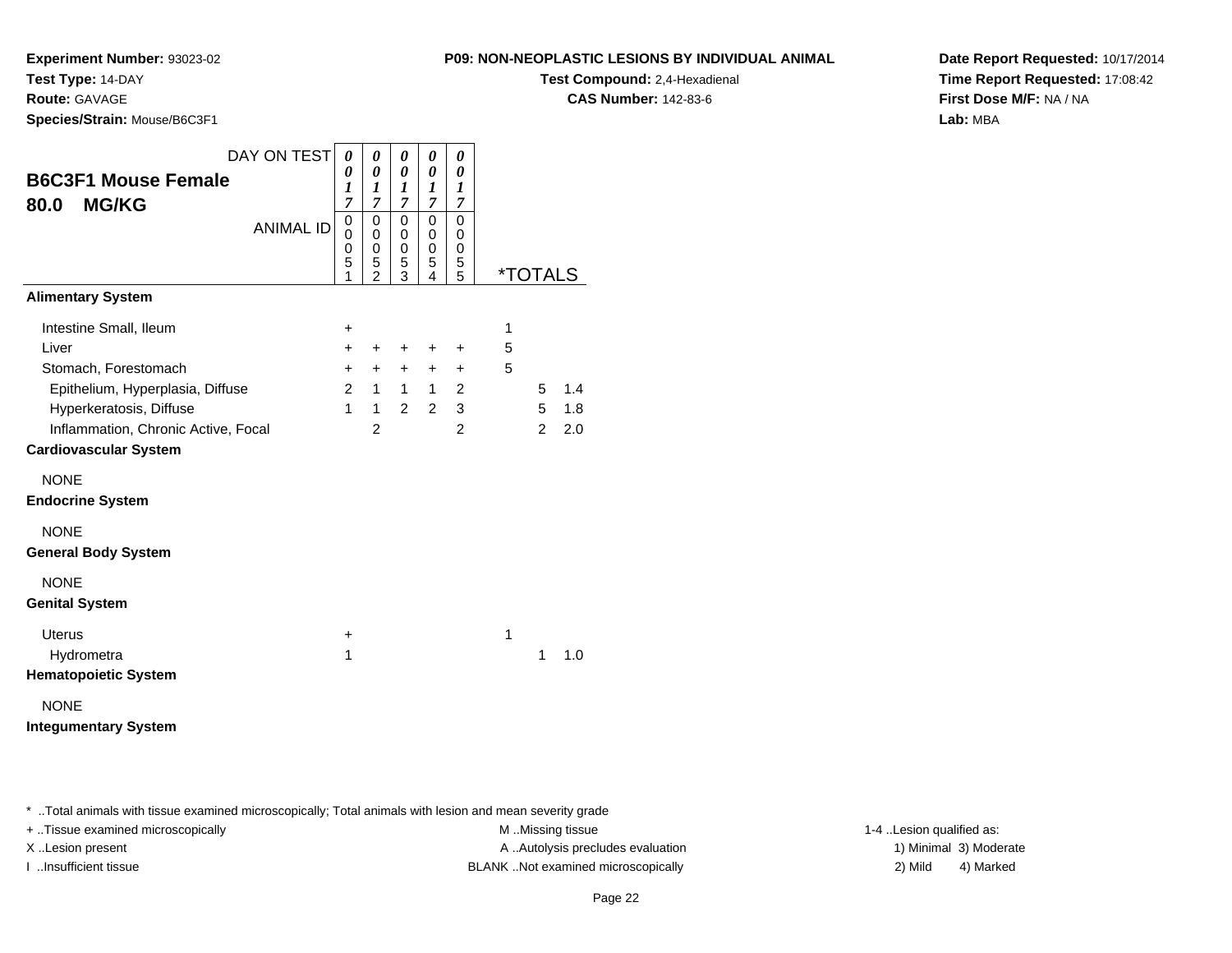### **Route:** GAVAGE

**Species/Strain:** Mouse/B6C3F1

|                                                    | DAY ON TEST      | 0      |             | 0           | 0           | 0           |  |
|----------------------------------------------------|------------------|--------|-------------|-------------|-------------|-------------|--|
| <b>B6C3F1 Mouse Female</b><br><b>MG/KG</b><br>80.0 |                  | 0<br>7 | 0<br>−      | 0<br>7      | 0<br>7      | 0<br>7      |  |
|                                                    | <b>ANIMAL ID</b> | 0      | 0<br>0<br>0 | 0<br>0<br>0 | 0<br>0<br>0 | 0<br>0<br>0 |  |
|                                                    |                  | 5      | 5<br>ົ      | 5<br>າ      | 5<br>4      | 5<br>5      |  |

NONE

**Musculoskeletal System**

NONE

**Nervous System**

NONE

**Respiratory System**

NONE

**Special Senses System**

NONE

**Urinary System**

Kidney

 $\mathsf y$ <sup>+</sup> <sup>+</sup> <sup>+</sup> + 5

\* ..Total animals with tissue examined microscopically; Total animals with lesion and mean severity grade

+ ..Tissue examined microscopically examined microscopically examined as:  $M$  ..Missing tissue 1-4 ..Lesion qualified as: X..Lesion present **A ..Autolysis precludes evaluation** A ..Autolysis precludes evaluation 1) Minimal 3) Moderate I ..Insufficient tissue BLANK ..Not examined microscopically 2) Mild 4) Marked

**P09: NON-NEOPLASTIC LESIONS BY INDIVIDUAL ANIMAL**

**Test Compound:** 2,4-Hexadienal **CAS Number:** 142-83-6

**Date Report Requested:** 10/17/2014**Time Report Requested:** 17:08:42**First Dose M/F:** NA / NA**Lab:** MBA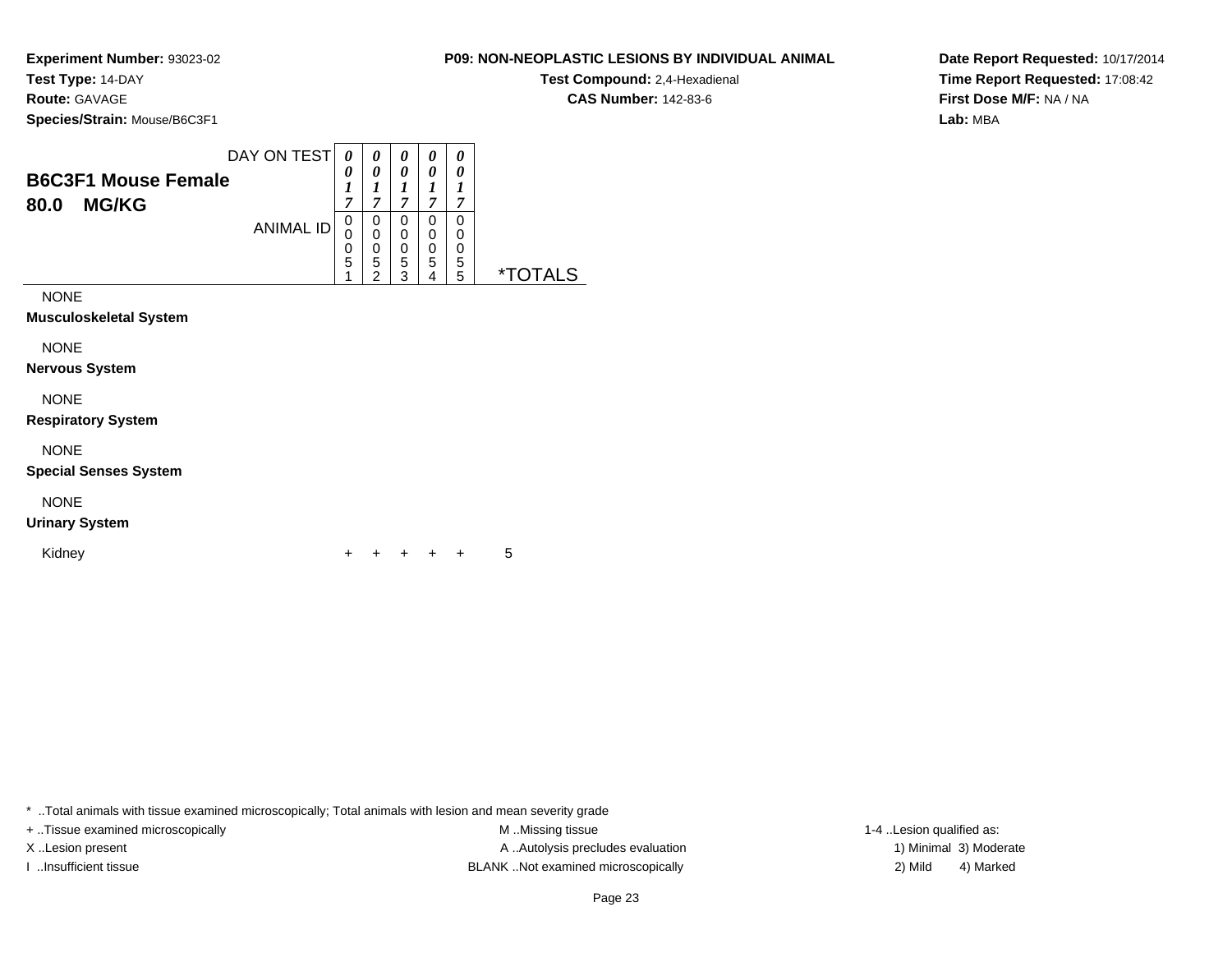**Experiment Number:** 93023-02

**Test Type:** 14-DAY

**Route:** GAVAGE

**Species/Strain:** Mouse/B6C3F1

**Test Compound:** 2,4-Hexadienal

**CAS Number:** 142-83-6

**Date Report Requested:** 10/17/2014**Time Report Requested:** 17:08:42**First Dose M/F:** NA / NA**Lab:** MBA

| <b>B6C3F1 Mouse Female</b><br><b>MG/KG</b><br>240.0          | DAY ON TEST      | 0<br>0<br>1<br>0      | 0<br>0<br>1<br>$\overline{7}$ | 0<br>0<br>1<br>7                | 0<br>0<br>1<br>$\overline{7}$   | 0<br>0<br>$\boldsymbol{l}$<br>7 |   |                       |     |
|--------------------------------------------------------------|------------------|-----------------------|-------------------------------|---------------------------------|---------------------------------|---------------------------------|---|-----------------------|-----|
|                                                              | <b>ANIMAL ID</b> | 0<br>0<br>0<br>5<br>6 | 0<br>0<br>0<br>5<br>7         | $\mathbf 0$<br>0<br>0<br>5<br>8 | $\mathbf 0$<br>0<br>0<br>5<br>9 | 0<br>0<br>0<br>6<br>$\Omega$    |   | <i><b>*TOTALS</b></i> |     |
| <b>Alimentary System</b>                                     |                  |                       |                               |                                 |                                 |                                 |   |                       |     |
| Liver                                                        |                  | $\ddot{}$             | +                             | ÷                               | +                               | +                               | 5 |                       |     |
| Inflammation, Chronic Active, Focal                          |                  |                       |                               |                                 |                                 | 3                               |   | 1                     | 3.0 |
| Necrosis, Focal                                              |                  |                       | 3                             |                                 |                                 |                                 |   | 1                     | 3.0 |
| Stomach, Forestomach                                         |                  | +                     | $\ddot{}$                     | +                               | +                               | +                               | 5 |                       |     |
| Epithelium, Hyperplasia, Focal                               |                  | 3                     | 3                             | 3                               | $\overline{2}$                  | 2                               |   | 5                     | 2.6 |
| Necrosis, Focal                                              |                  | 3                     | 4                             |                                 |                                 |                                 |   | $\overline{2}$        | 3.5 |
| Ulcer, Chronic Active, Focal<br><b>Cardiovascular System</b> |                  |                       | 4                             | 4                               | 4                               | 4                               |   | 4                     | 4.0 |
| <b>NONE</b>                                                  |                  |                       |                               |                                 |                                 |                                 |   |                       |     |
| <b>Endocrine System</b>                                      |                  |                       |                               |                                 |                                 |                                 |   |                       |     |
| <b>NONE</b>                                                  |                  |                       |                               |                                 |                                 |                                 |   |                       |     |
| <b>General Body System</b>                                   |                  |                       |                               |                                 |                                 |                                 |   |                       |     |
| <b>NONE</b>                                                  |                  |                       |                               |                                 |                                 |                                 |   |                       |     |
| <b>Genital System</b>                                        |                  |                       |                               |                                 |                                 |                                 |   |                       |     |
| <b>Uterus</b>                                                |                  |                       |                               | +                               |                                 |                                 | 1 |                       |     |
| <b>Hematopoietic System</b>                                  |                  |                       |                               |                                 |                                 |                                 |   |                       |     |
| Lymph Node                                                   |                  |                       | +                             |                                 |                                 |                                 | 1 |                       |     |
| Bronchial, Hyperplasia, Lymphoid                             |                  |                       | $\overline{2}$                |                                 |                                 |                                 |   | 1                     | 2.0 |

\* ..Total animals with tissue examined microscopically; Total animals with lesion and mean severity grade